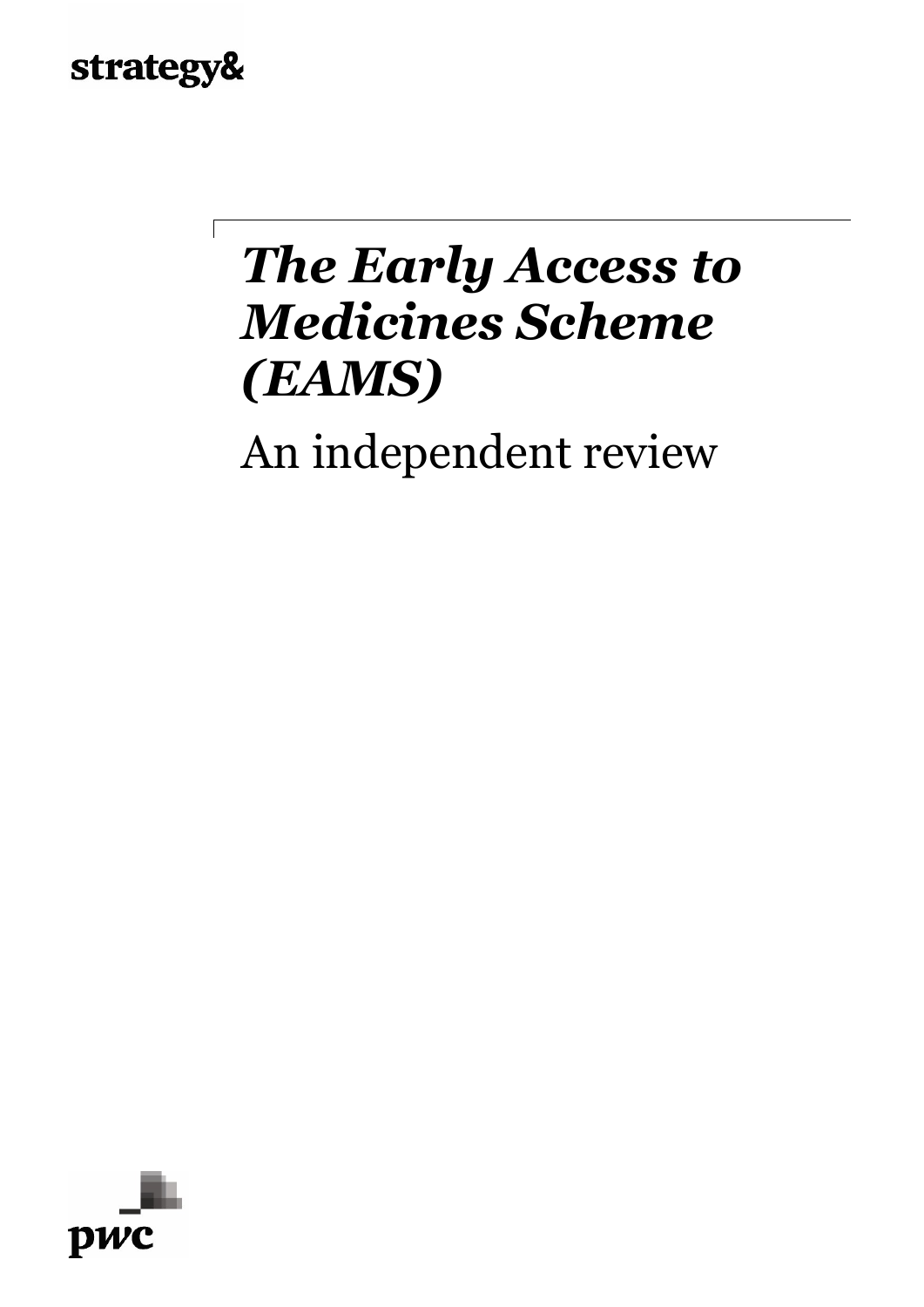## *Contents*

 $\sqrt{2}$ 

| <b>Executive summary</b>                               | 2  |
|--------------------------------------------------------|----|
| <b>Background and methodology</b>                      | 4  |
| Facts and figures: What has the EAMS achieved?         | 7  |
| Positive feedback on the current EAMS scheme           | 8  |
| <b>Opportunities for improvement</b>                   | 11 |
| <b>Our recommendations</b>                             | 18 |
| <b>Conclusion</b>                                      | 22 |
| Appendix A: Interview and workshop stakeholders        | 24 |
| Appendix B: Government and industry task group members | 25 |
| Appendix C: Survey respondents and selected results    | 26 |
| <b>Glossary of terms</b>                               | 28 |
|                                                        |    |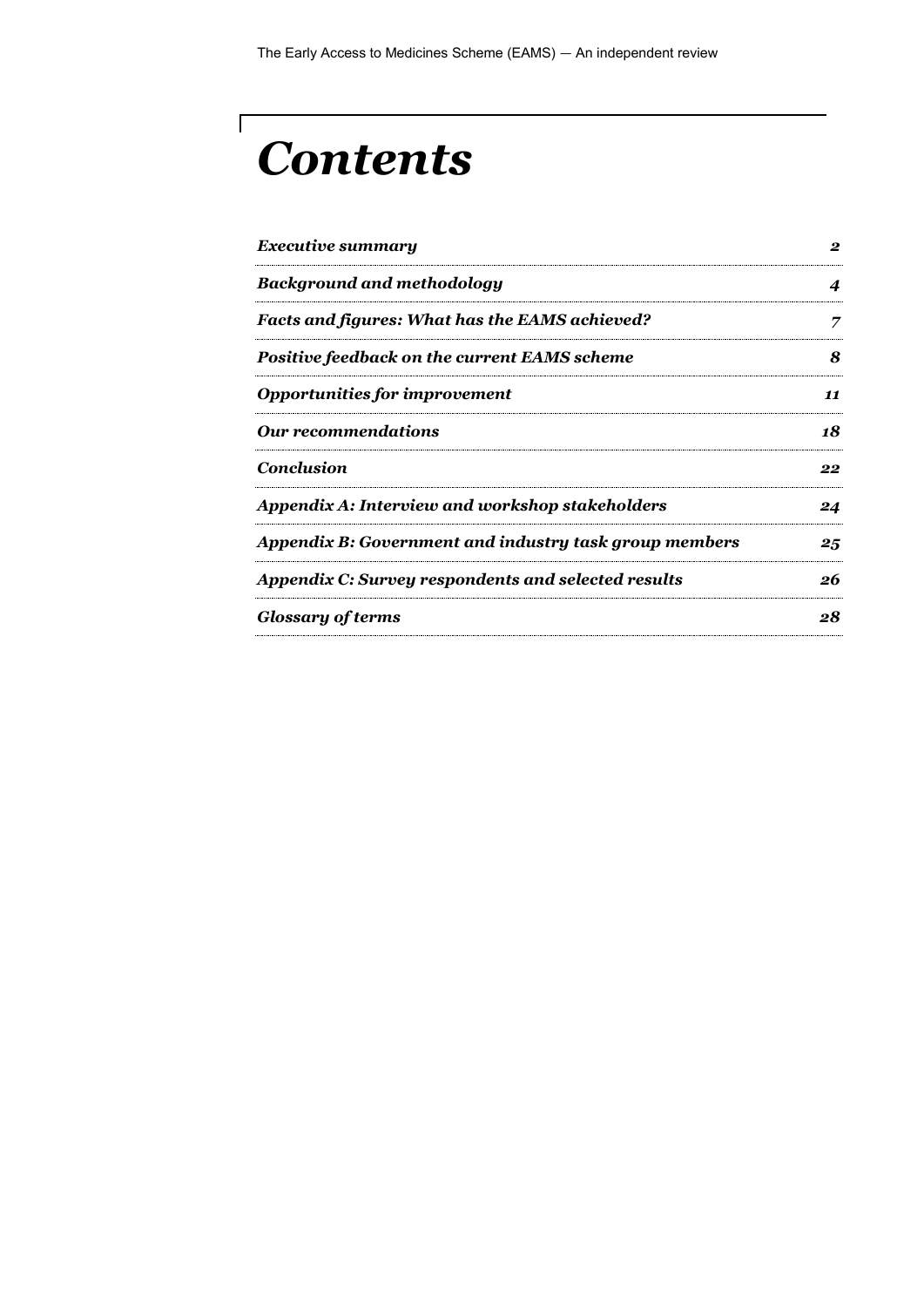## <span id="page-2-0"></span>*Executive summary*

## *Background to the EAMS review*

The UK's Early Access to Medicines Scheme (EAMS) aims to provide patients with life threatening or seriously debilitating conditions access to medicines that do not yet have a marketing authorisation when there is a clear unmet medical need.

This independent review of the EAMS takes into consideration prior consultation documents in addition to over 50 in-depth interviews across 42 different stakeholders, an online survey, and three cross-stakeholder workshops with representation across industry, government, and arm's length bodies.

*Exhibit 1: Key activities and milestones per EAMS stage*



### **Promising Innovative Medicines (PIM) designation**

- Submission of PIM application form
- Early dialogue between the applicant and MHRA, NICE, NHS and the devolved administrations
- Applicant informed of PIM designation via confidential letter
- Submission of dossier with latest available data
- Interim disclosure of positive SO (where applicable) at Day 45 to NICE, NHS and the devolved administrations to
- Applicant informed of SO on or before Day 75 90

#### **EAMS Patient Access in the NHS**

- Discussion between the applicant and the NHS about
- Agreement of key considerations for transition to access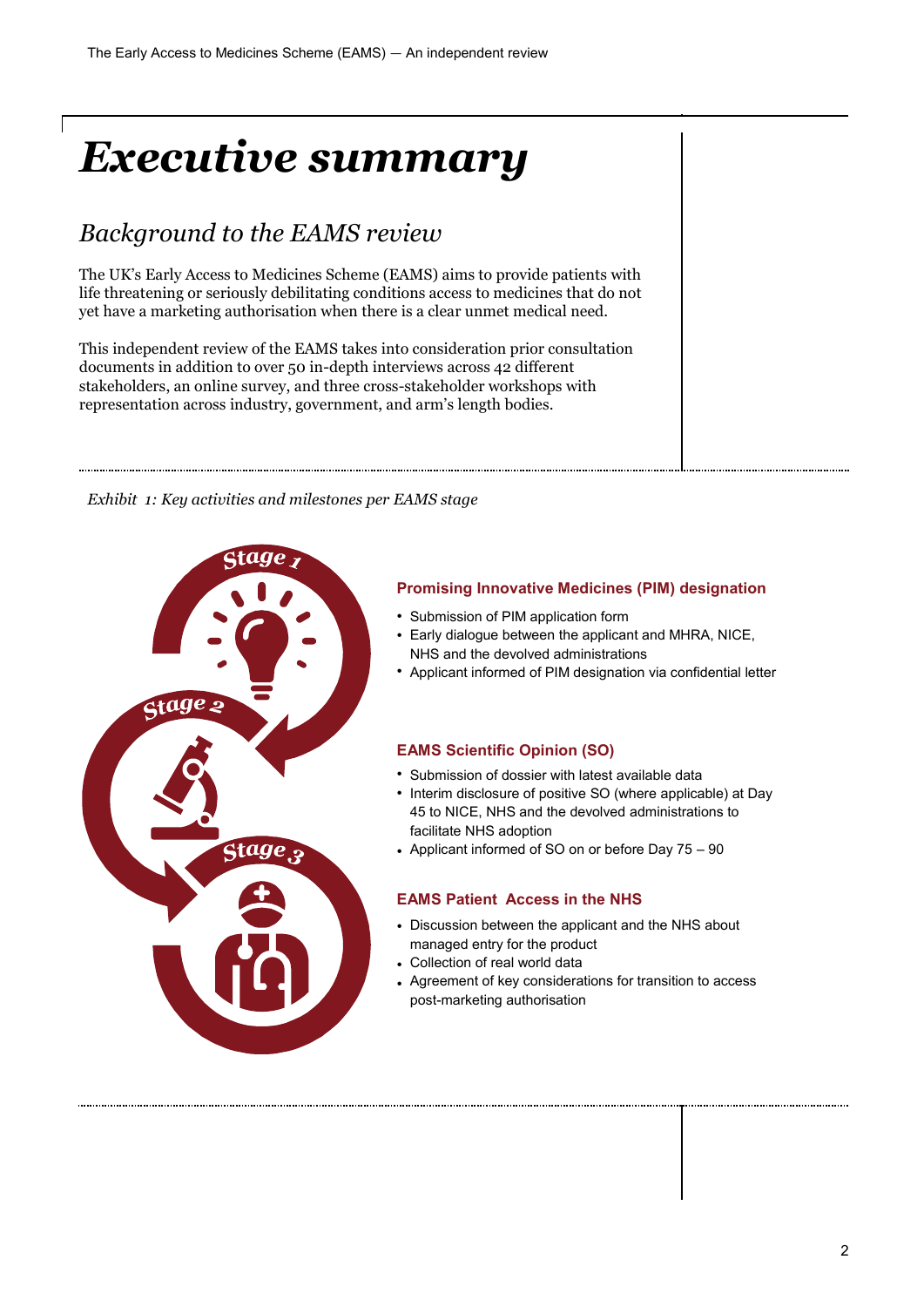## *Our findings*

Between launching in April 2014 and November 2015, the UK's Early Access to Medicines Scheme (EAMS) received 18 applications, approved 4 products, and provided early access to innovative medicines for over 500 patients across the UK.

From an industry perspective, the EAMS has offered a valuable opportunity for early dialogue with government and arm's length bodies about product uptake within the NHS. Further, applicants we interviewed also praised the introduction of the Promising Innovative Medicines designation, the support offered by the MHRA, and the role of the EAMS task group as key strengths of the current EAMS process.

Looking ahead, there is collective appetite from industry, government, and arm's length bodies to build on what the EAMS has achieved to date.

There are some potentially quick wins for the EAMS at the earlier stages of the process. They include a clearer articulation of the benefits of participation as well as clarification of the evidence requirements for entry.

Over the longer term, the greatest opportunity for change lies within the last stage of EAMS, patient access in the NHS, where there are three areas of focus:

- First, there is an opportunity to close the current patient access gap between EAMS and wider patient access by delivering an EAMS process which seamlessly transitions from the EAMS period to rapid uptake post-marketing authorisation
- Second, the UK could foster a more supportive environment for real world data collection and work in collaboration with industry to define and support their evidence generation
- Third, for selected companies where the lack of funding pre-marketing authorisation remains a major deterrent to entry, an affordable and negotiated funding mechanism via application could be considered

Our vision is for the EAMS is to offer a flexible, transparent, and smooth process that delivers rapid patient access to cost effective products pre- and post-marketing authorisation. We also recommend that the EAMS aligns with the proposed accelerated access pathways being developed as part of the UK's Accelerated Access Review as well as European-level developments such as the European Medicines Agency's Priority Medicines scheme.

*Our vision is for the EAMS is to offer a flexible, transparent, and smooth process that delivers rapid patient access to cost effective products pre- and post-marketing authorisation*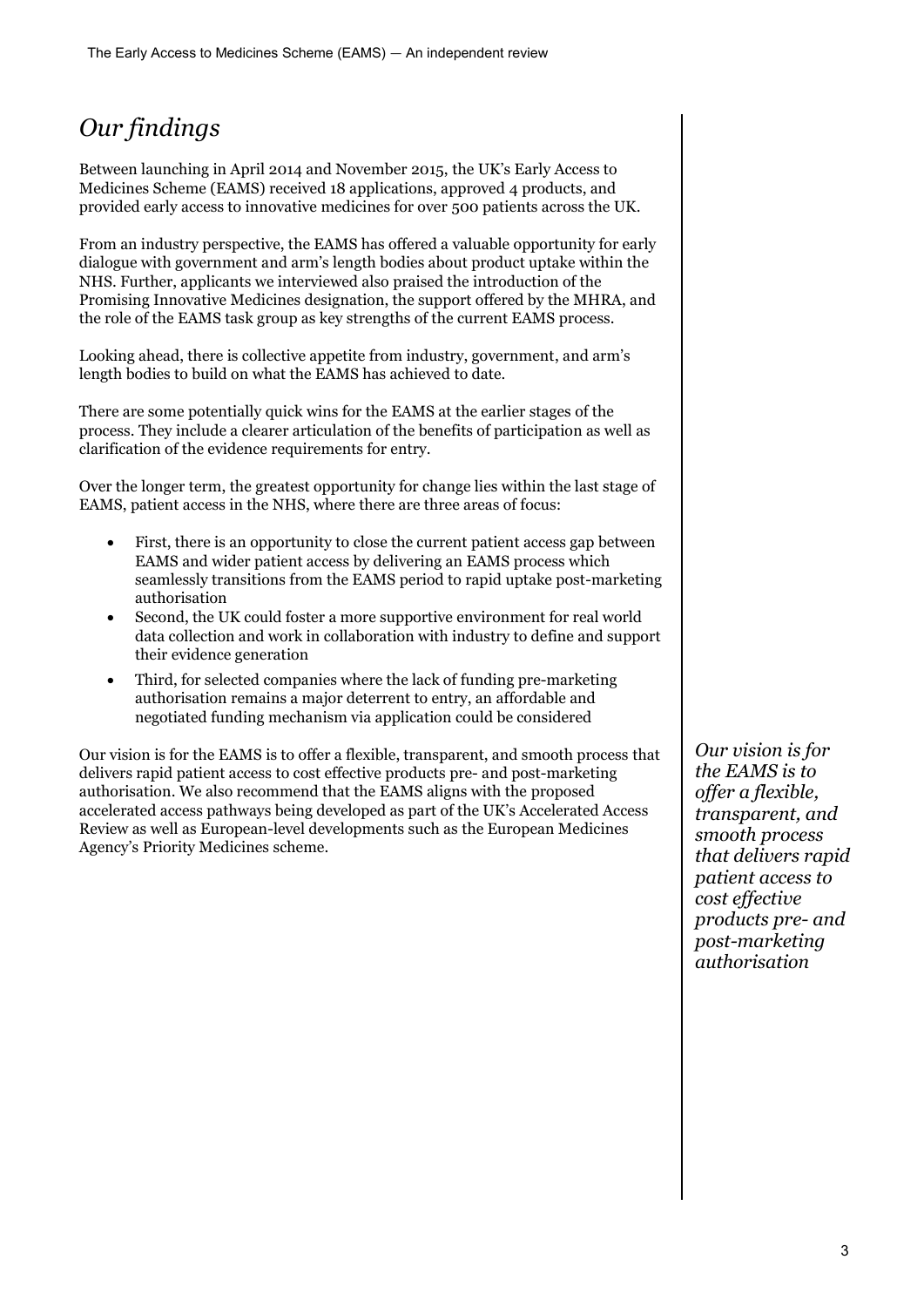## <span id="page-4-0"></span>*Background and methodology*

*Background to the UK's Early Access to Medicines Scheme*

*"The Early Access to Medicines Scheme (EAMS) aims to give patients with life threatening or seriously debilitating conditions access to medicines that do not yet have a marketing authorisation when there is a clear unmet medical need."*

MHRA

The Early Access to Medicines Scheme was launched in April 2014 and aims to give patients access to innovative products that are not yet licensed.

Products eligible for the scheme are deemed to have the potential to deliver benefit to patients with a life threatening or seriously debilitating condition when other treatments are not available.

The scheme is coordinated by the Office for Life Sciences (OLS) and is supported by:

- 1. Department of Health
- 2. Medicines and Healthcare products Regulatory Agency (MHRA)
- 3. The National Institute for Health and Care Excellence (NICE), Scottish Medicines Consortium (SMC) and All Wales Therapeutics and Toxicology Centre (AWTTC)
- 4. National Health Service (NHS)
- 5. Devolved administrations (Scotland, Wales and Northern Ireland)
- 6. Industry, industry associations and patient association groups

*The Early Access to Medicines Scheme was launched in April 2014 and aims to give patients access to innovative products that are not yet licensed*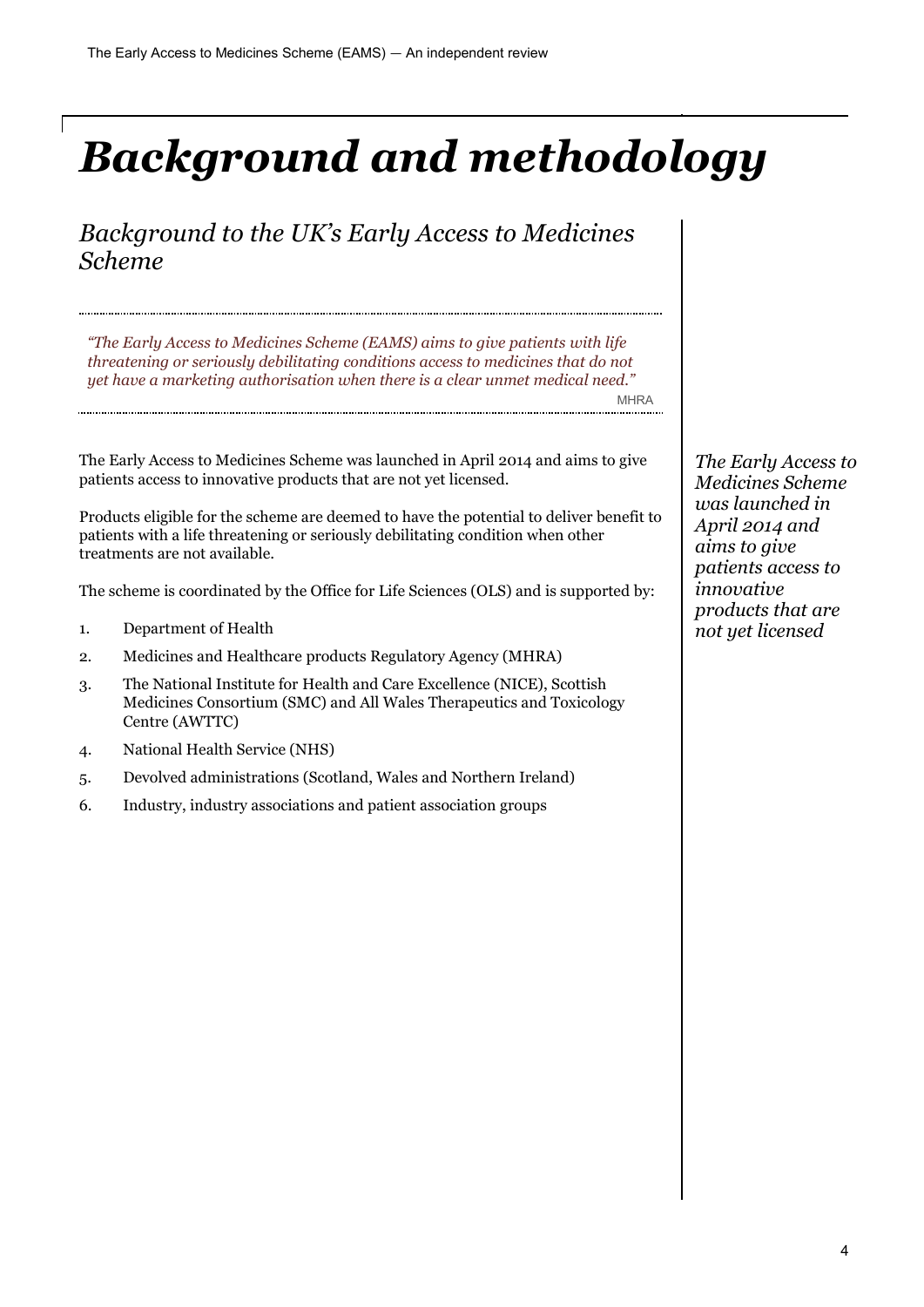## *Summary of the EAMS process*

The EAMS is a two-stage application process followed by a third stage which enables patient access across the NHS (see *Exhibit 2*).

#### *Exhibit 2: The three-stage EAMS process*



#### **Promising Innovative Medicines (PIM) designation**

- Submission of PIM application form
- Early dialogue between the applicant and MHRA, NICE, NHS and the devolved administrations
- Applicant informed of PIM designation via confidential letter

#### **EAMS Scientific Opinion (SO)**

- Submission of dossier with latest available data
- Interim disclosure of positive SO (where applicable) at Day 45 to NICE, NHS and the devolved administrations to facilitate NHS adoption
- Applicant informed of SO on or before Day 75 90

#### **EAMS Patient Access in the NHS**

- Discussion between the applicant and the NHS about managed entry for the product
- Collection of real world data •
- Agreement of key considerations for transition to access •post-marketing authorisation

## *Objectives of the review*

The OLS has commissioned Strategy& to conduct an independent review of the UK's EAMS.

The review meets the government's objective to assess the performance of the EAMS within two years of launch and aims to address three key questions:

- 1. What are the achievements and challenges of the current EAMS process?
- 2. How can EAMS be future proofed to be fit for purpose for new types of products and future patient needs?
- 3. What are the priority areas for change?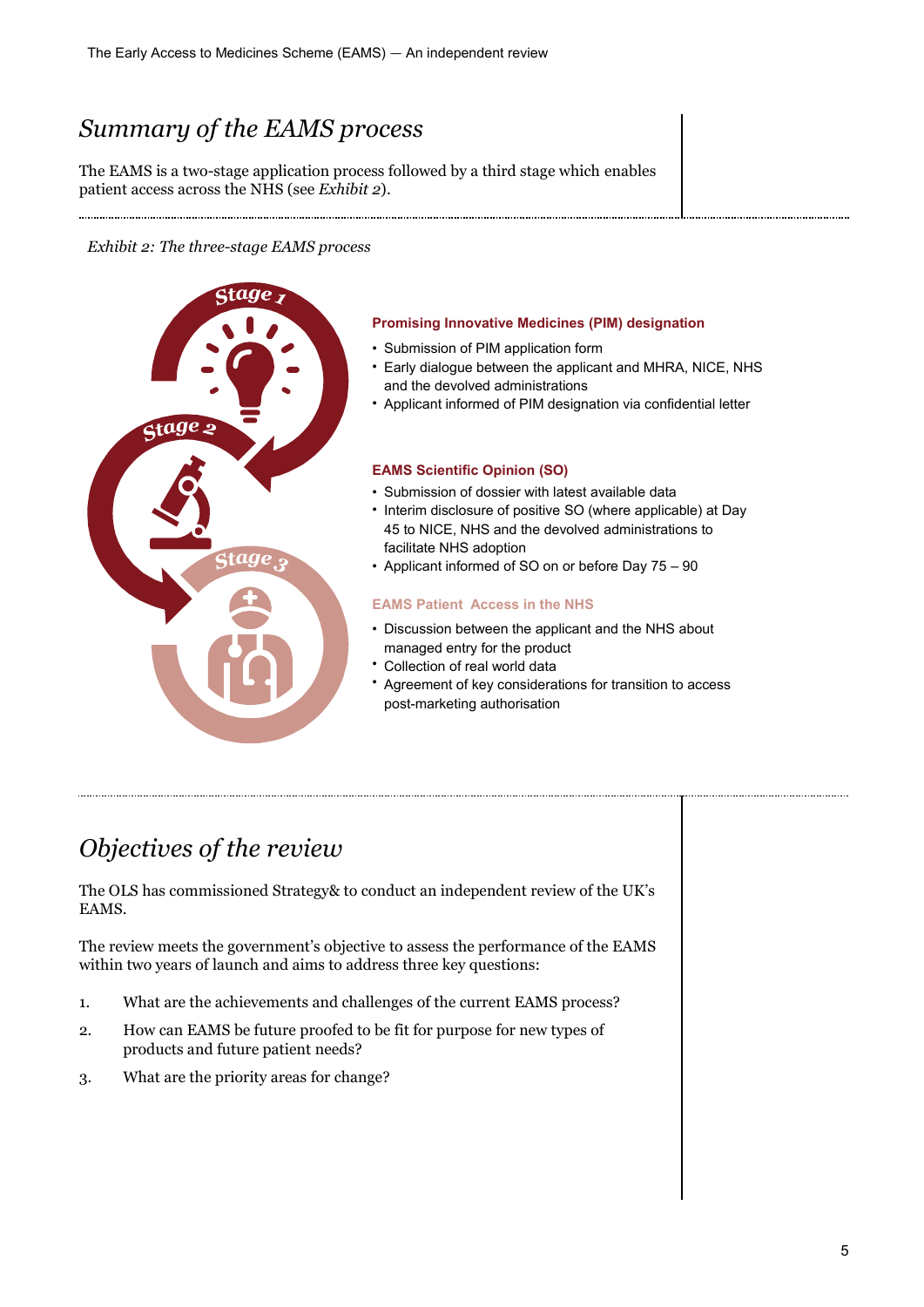## *Methodology*

The review has taken into consideration the public consultation in 2012, the government response in 2014, and written responses from the different industry groups. In addition, we have also conducted over 50 in-depth interviews across 42 different organisations, issued an online survey, and held three cross-stakeholder workshops. See *Appendices A and B* to further details of our stakeholder engagement.

The proposed recommendations have been shared with different stakeholders and the feedback received has been taken into consideration.

Whilst the EAMS review has been conducted on an independent basis, findings will also inform the UK's Accelerated Access Review (AAR).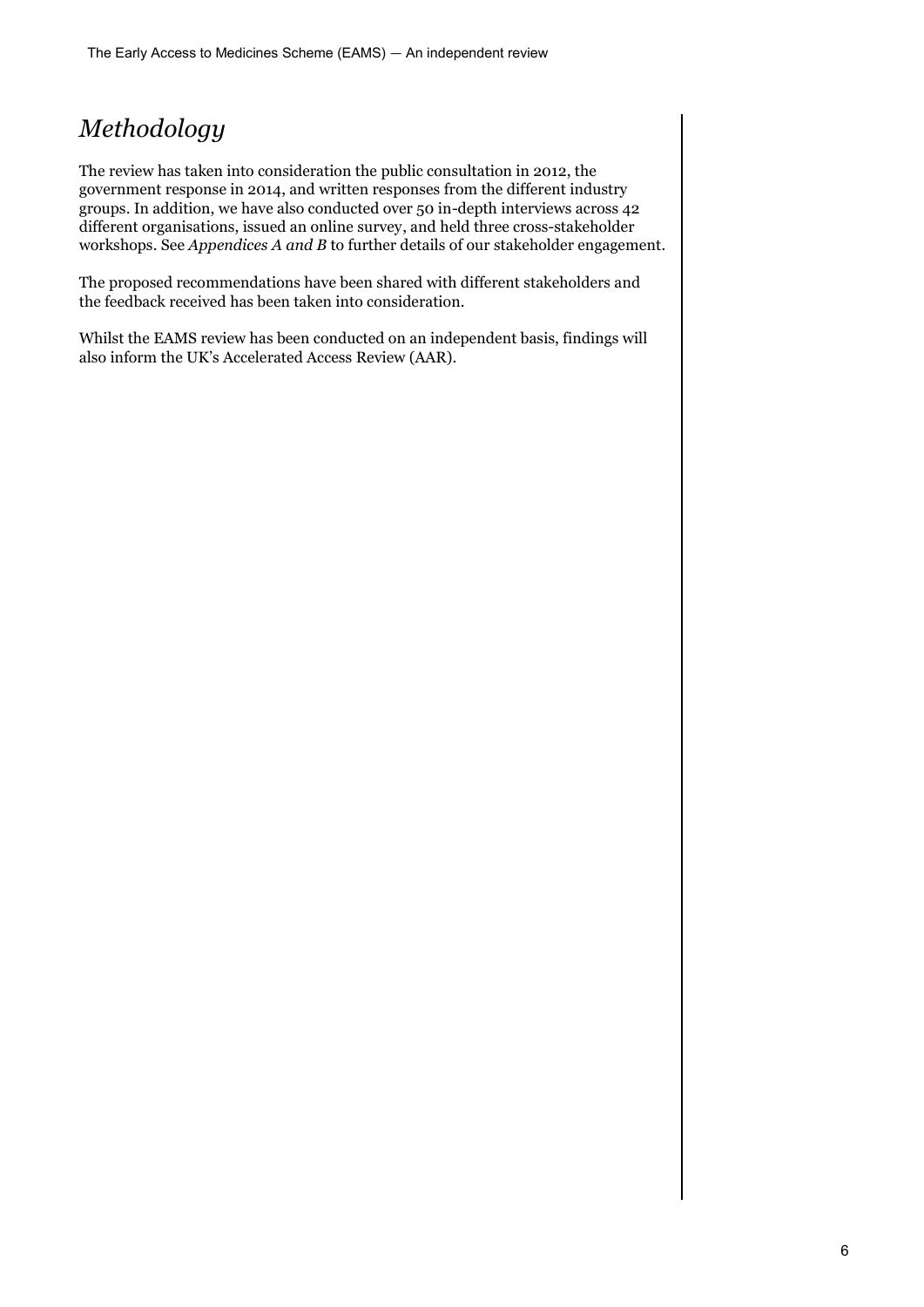## <span id="page-7-0"></span>*Facts and figures: What has the EAMS achieved?*



### **Overview of drugs granted early patient access via the EAMS**

|                         |                                              | <b>Indication</b>    | <b>Company</b>                 | <b>EAMS patient</b><br>access period:       |
|-------------------------|----------------------------------------------|----------------------|--------------------------------|---------------------------------------------|
|                         | <b>Pembrolizumab</b><br>(Keytruda)           | Melanoma             | <b>MSD</b>                     | 131 days<br>09 March - 17 July 2015         |
| 2                       | <b>Nivolumab</b><br>(Opdivo)                 | Melanoma             | <b>Bristol-Myers</b><br>Squibb | 22 days<br>29 May - 19 June 2015            |
| $\overline{\mathbf{3}}$ | <b>Nivolumab</b><br>(Opdivo)                 | Lung cancer          | <b>Bristol-Myers</b><br>Squibb | 32 days<br>19 June - 20 July 2015           |
|                         | <b>Sacubitril</b><br>valsartan<br>(Entresto) | <b>Heart failure</b> | <b>Novartis</b>                | 80 days<br>01 September-19<br>November 2015 |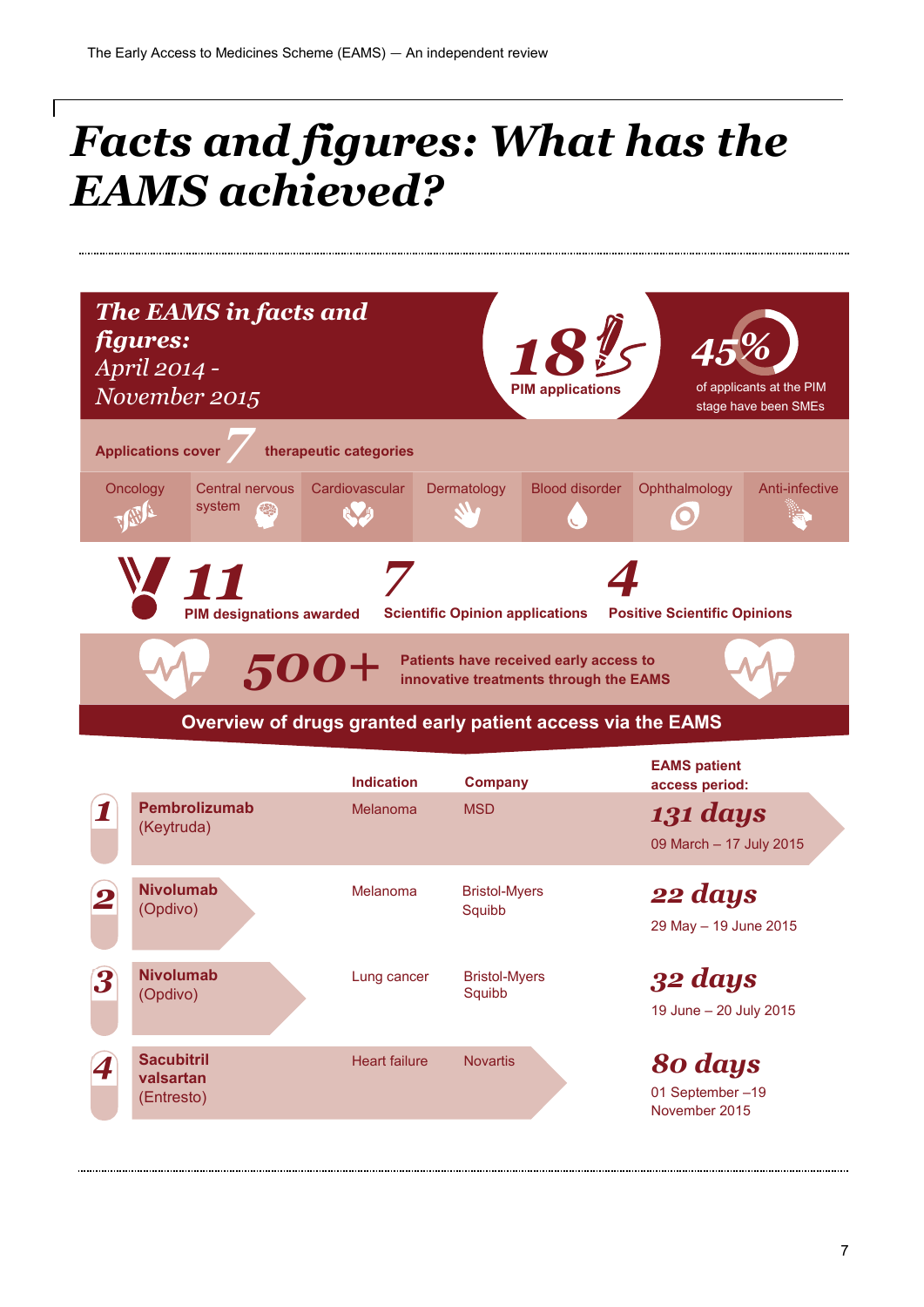## <span id="page-8-0"></span>*Positive feedback on the current EAMS scheme*

## *Introduction of the PIM step has been well received*

The Promising Innovative Medicines (PIM) designation was introduced as the first step in the EAMS as part of the "Government response to the UK's EAMS consultation" published in March 2014. PIM provides an early indication to the applicant that the medicinal product is a promising candidate for early patient access.

We've heard broad support for the introduction of this additional step to the EAMS application process and industry see the PIM designation as an early opportunity to engage with MHRA, NICE, NHS and the devolved administrations.

Although the MHRA does not publish PIM designations, four companies have chosen to publicise this information<sup>1</sup>, indicating that they perceived the designation as a positive development for their products.

*"We support the promising medicines designation which precedes the EAMS process. This is a welcome step in signalling that a therapy is likely to be of particular importance"*

Trade association

*"One of the successes of the EAMS is the PIM step – it allows companies to have an early discussion with the MHRA and also gives NICE/ NHS (national level) a heads up"*

NHS England

-

<sup>1</sup> Company websites and public press releases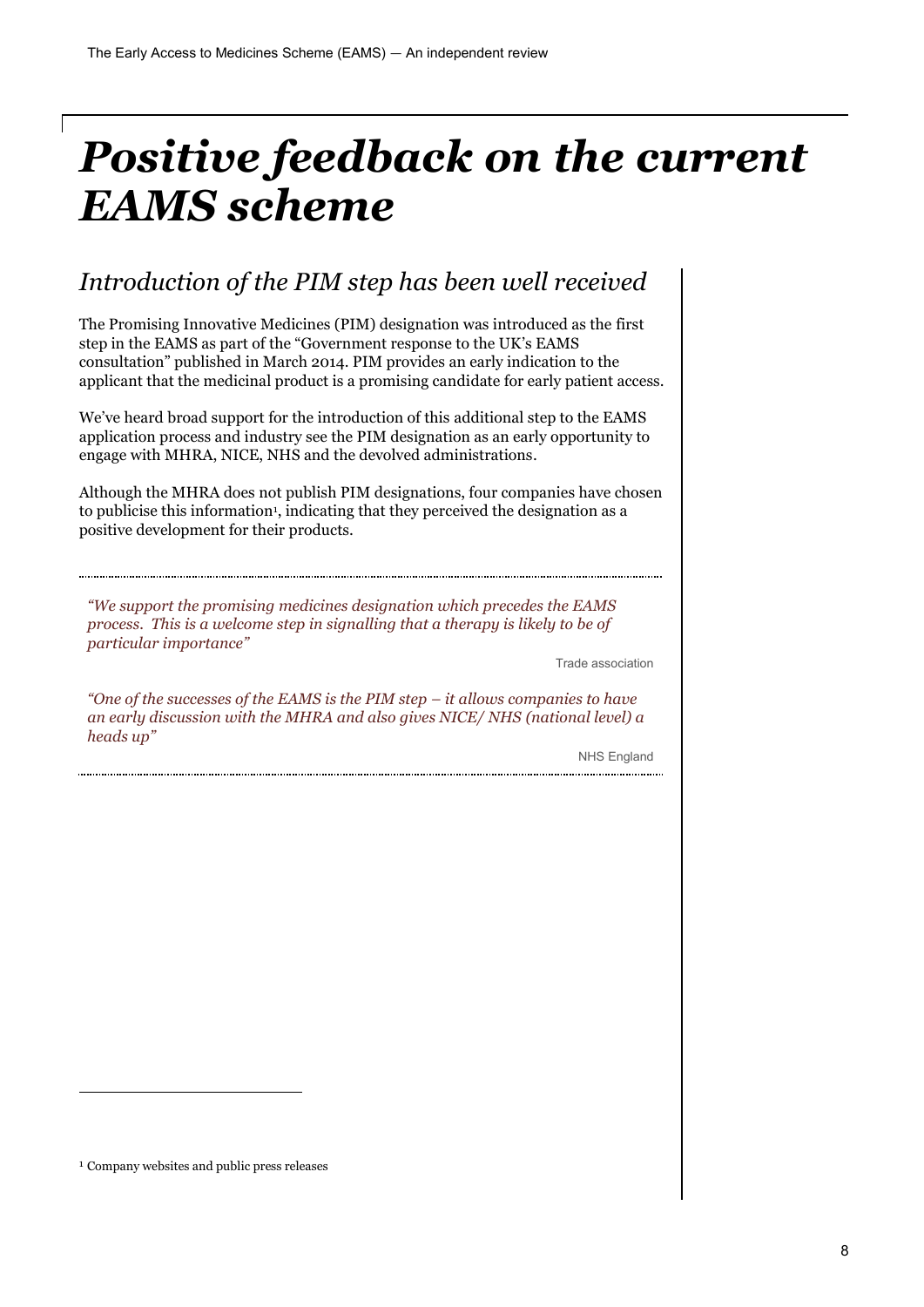## *MHRA have provided good signposting of the EAMS application process*

Applicants to the EAMS we have interviewed commented that they have found the application process to be simple, clear to understand, and relatively straightforward.

In particular, industry praised the MHRA for the guidance documentation provided on the EAMS webpage and for the accessibility of its staff to discuss the benefits and risks of entering the scheme.

*"Our experiences with the MHRA have been extremely positive. They really helped us navigate our way through the stages of PIM and SO"*

Large Pharma

*"The MHRA had a face to face conversation with our global regulatory team presubmission. They explained the benefits and risks of the scheme and gave us the confidence to apply"*

Large Pharma

## *The EAMS task group has been an effective forum for communication*

Coordinated by the OLS, the EAMS task group brings stakeholders from industry, government and arm's length bodies together on a regular basis. *See Appendix B for details of task group members.*

With an open invitation via trade associations to all companies interested in the EAMS, the task group has provided industry with a forum to raise questions and clarify concerns.

The task group has also developed a set of principles, operational guidelines, and a schematic of the end-to-end EAMS process that industry has found to be useful.

*"Never before have I had the opportunity to sit around the table with DH, MHRA and NICE – the EAMS working group is a great forum to get everyone talking right from the get go."*

Large Pharma

*"We have really benefitted from the opportunity to engage in early dialogue with NICE and the NHS early on in the process."*

Large Pharma

*Applicants to the EAMS we have interviewed commented that they have found the application process to be simple, clear to understand, and relatively straightforward*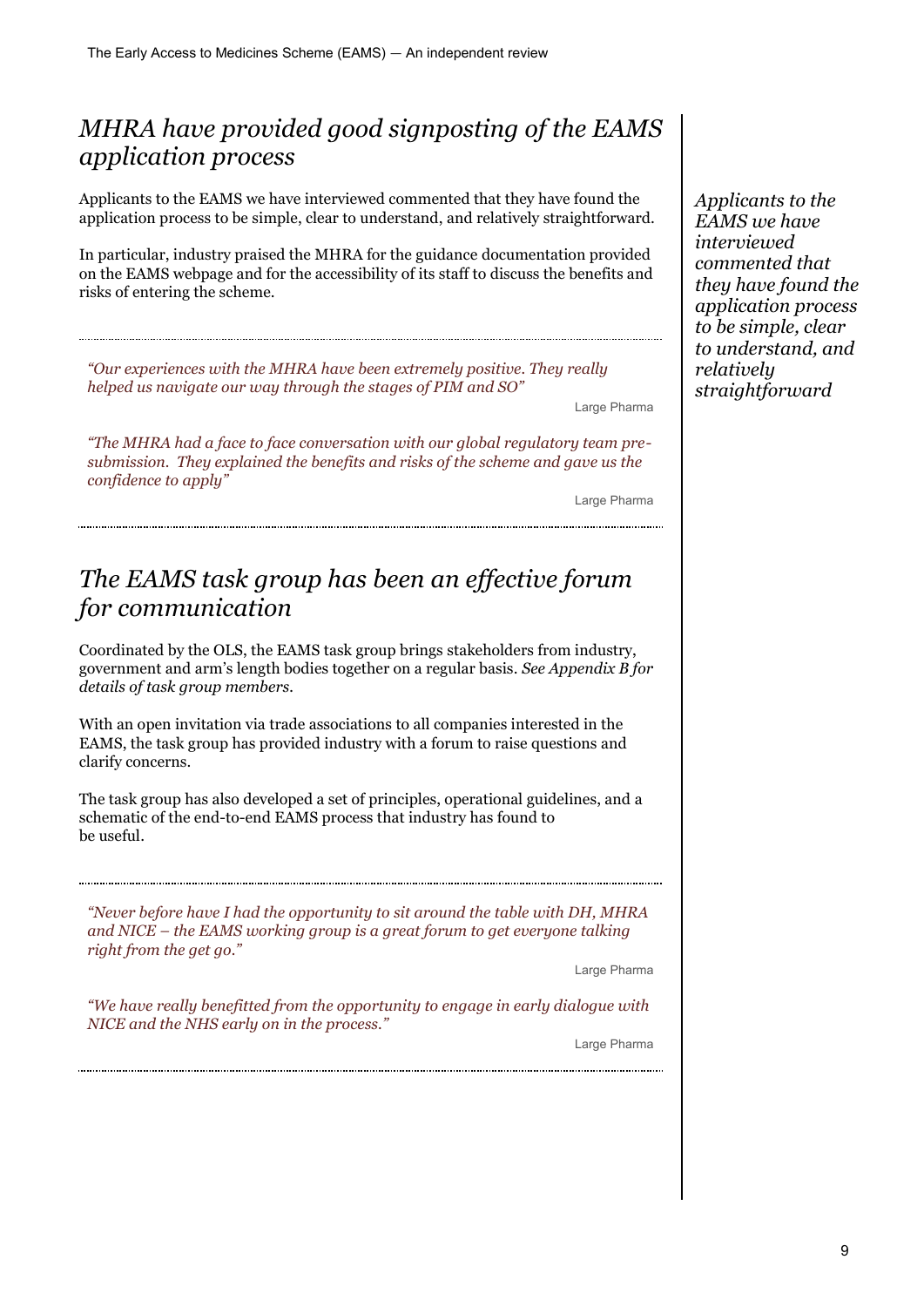## *Going forward, there is collective appetite to build on the current EAMS process*

Both government and industry stakeholders recognised that although the EAMS is still relatively new, it provided a welcome signal that the UK is recognising innovation.

Twenty months post-launch, there is now an appetite across these groups to consider how to further develop the scheme, particularly in the context of recent developments such as the European Medicines Agency's (EMA) announcement of the Priority Medicines (PRIME) scheme and the UK's Accelerated Access Review (see *Exhibit 3*).

*Twenty months post-launch, there is now an appetite across these [government and industry stakeholder] groups to consider how to further develop the scheme*

*Exhibit 3: Overview of the PRIME scheme and the Accelerated Access Review*



#### *EMA's PRIME scheme*

PRIME represents a new European scheme to be launched by the EMA in the first quarter of 2016. The proposed scheme seeks to strengthen support for priority medicines that have the potential to benefit patients with high unmet medical need. Key proposed features of PRIME include provision of multidisciplinary expert guidance and scientific advice at key development milestones.

#### *UK's Accelerated Access Review*

Announced by the Minister for Life Sciences in November 2014, the Accelerated Access Review aims to accelerate the speed at which 21<sup>st</sup> century innovations in medicines and medical technologies get to NHS patients and their families. An Interim Report of initial findings was published in October 2015 and the final report is due to be published in 2016.

| "We have worked well in a partnership with the EAMS system so far but there is<br>certainly room for improvement. I have a lot of ideas on what could be done"<br>Large Pharma |  |
|--------------------------------------------------------------------------------------------------------------------------------------------------------------------------------|--|
| "We are always open to hearing recommendations on how we could improve the<br>EAMS process"                                                                                    |  |
| <b>MHRA</b>                                                                                                                                                                    |  |
| "We are committed to conducting an earlier Health Technology Assessment<br>(HTA) of EAMS approved products."                                                                   |  |
| <b>NICE</b>                                                                                                                                                                    |  |
| "EAMS approved products have delivered great benefits to patients so far and we<br>will continue to work closely with all stakeholders to facilitate uptake."                  |  |
| <b>NHS England</b>                                                                                                                                                             |  |
| "The principles of EAMS are of great importance to patients, and as awareness<br>of the scheme increases its impact and benefits will strengthen"                              |  |
| Patient group                                                                                                                                                                  |  |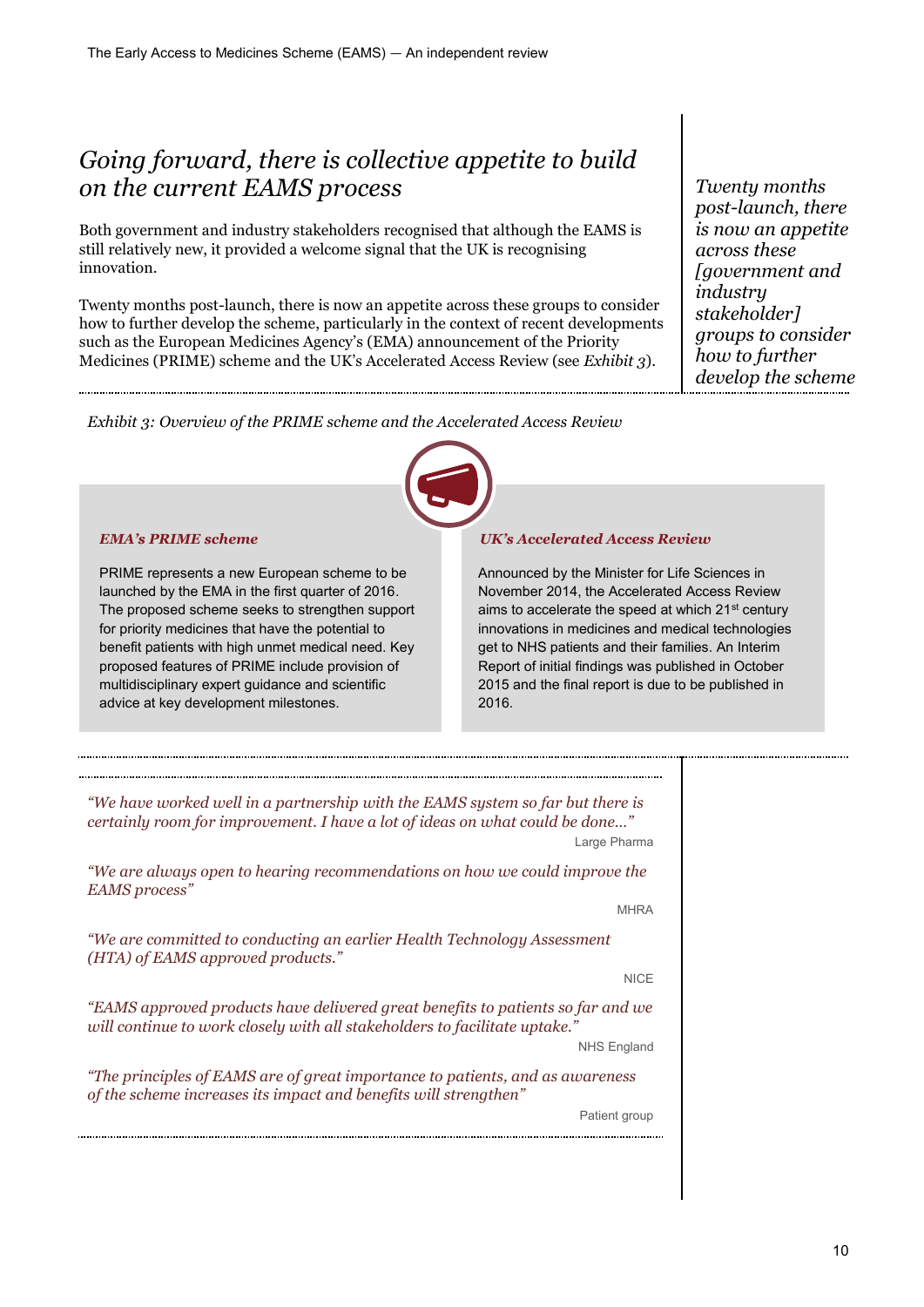## <span id="page-11-0"></span>*Opportunities for improvement*

Following a review of position papers and written responses from government and industry on the EAMS, Strategy& identified a long-list of potential opportunities for improving the scheme. These options were refined and validated via interviews and an online survey to determine a short-list of prioritised opportunities for further consideration.

Four factors have been identified as offering the greatest potential to deliver a more attractive EAMS (*see Exhibit 4)*. These opportunities take into consideration the perspectives of various stakeholder groups and capture the views of companies who have had first-hand experiences of the EAMS as well as those who have yet to apply. A breakdown of stakeholders we interviewed and further details on the survey can be found in *Appendix A* and *Appendix C* respectively.

*Four factors have been identified as offering the greatest potential to deliver a more attractive EAMS*

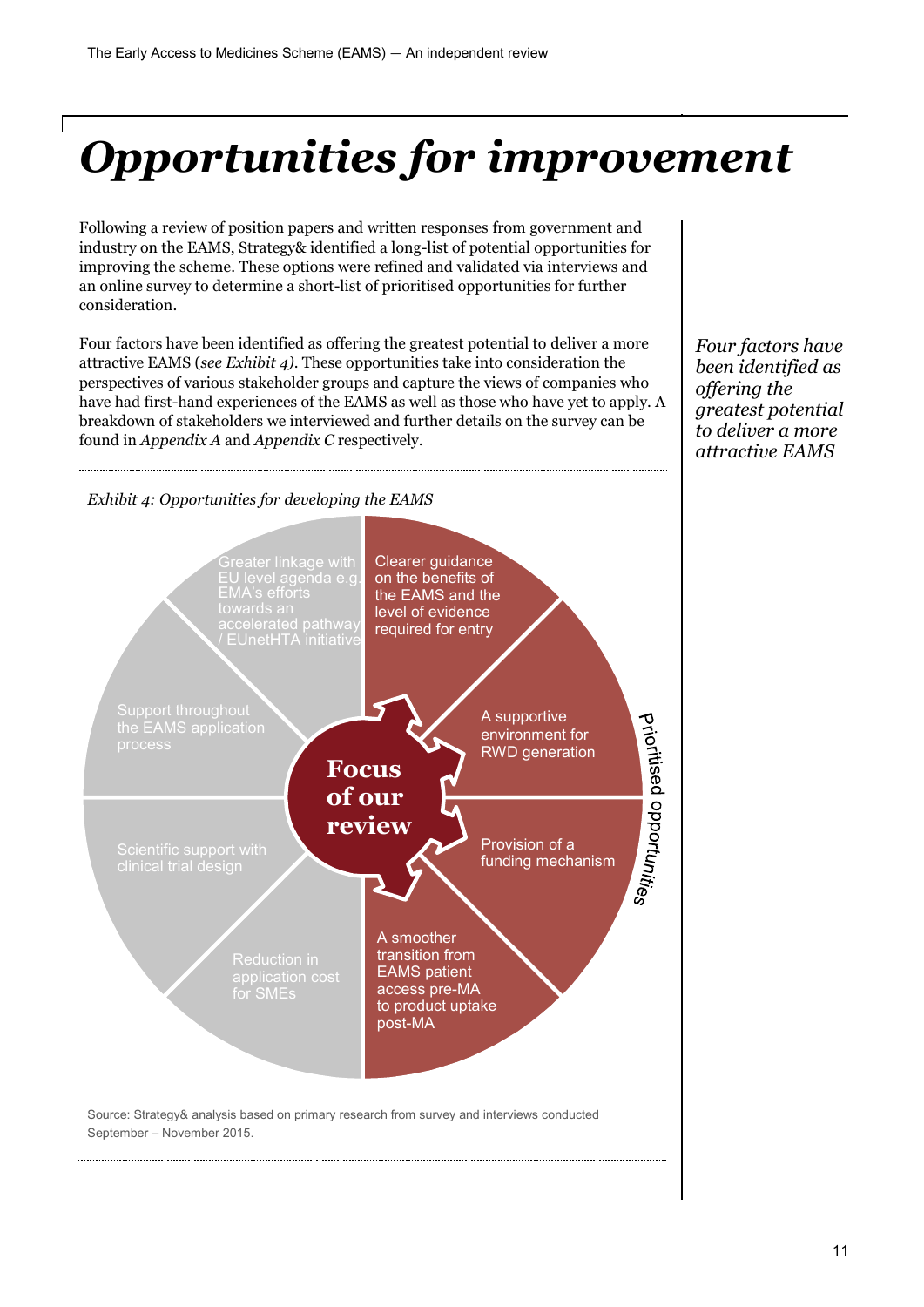## *Clearer guidance on the benefits of the EAMS and the level of evidence required for entry*

Whilst companies understand the benefits the EAMS could offer from a patient perspective, there is some uncertainty around its value for industry and the perceived success of the scheme to date.

For example, of the seventeen companies that participated in the online survey, ten respondents reported that the EAMS is not currently delivering an attractive proposition for industry and nine respondents believe that the scheme thus far has not been successful in delivering early patient access *(see Exhibit 5)*. To contextualise this, it should be noted that the number of companies completing the survey was small compared to the total landscape and that many of the companies that responded had not been through the scheme (See *Appendix C* for further details of survey respondents).

*Whilst companies understand the benefits the EAMS could offer from a patient perspective, there is some uncertainty around its value for industry and the perceived success of the scheme to date*

*Exhibit 5: Industry views captured by the survey on the perceived success and value of the EAMS*



Nevertheless, it is important to recognise the request from industry for a more clearly articulated benefit of participating in the EAMS and we sought to understand the rationale behind these views via in-depth interviews and further analysis of the survey results.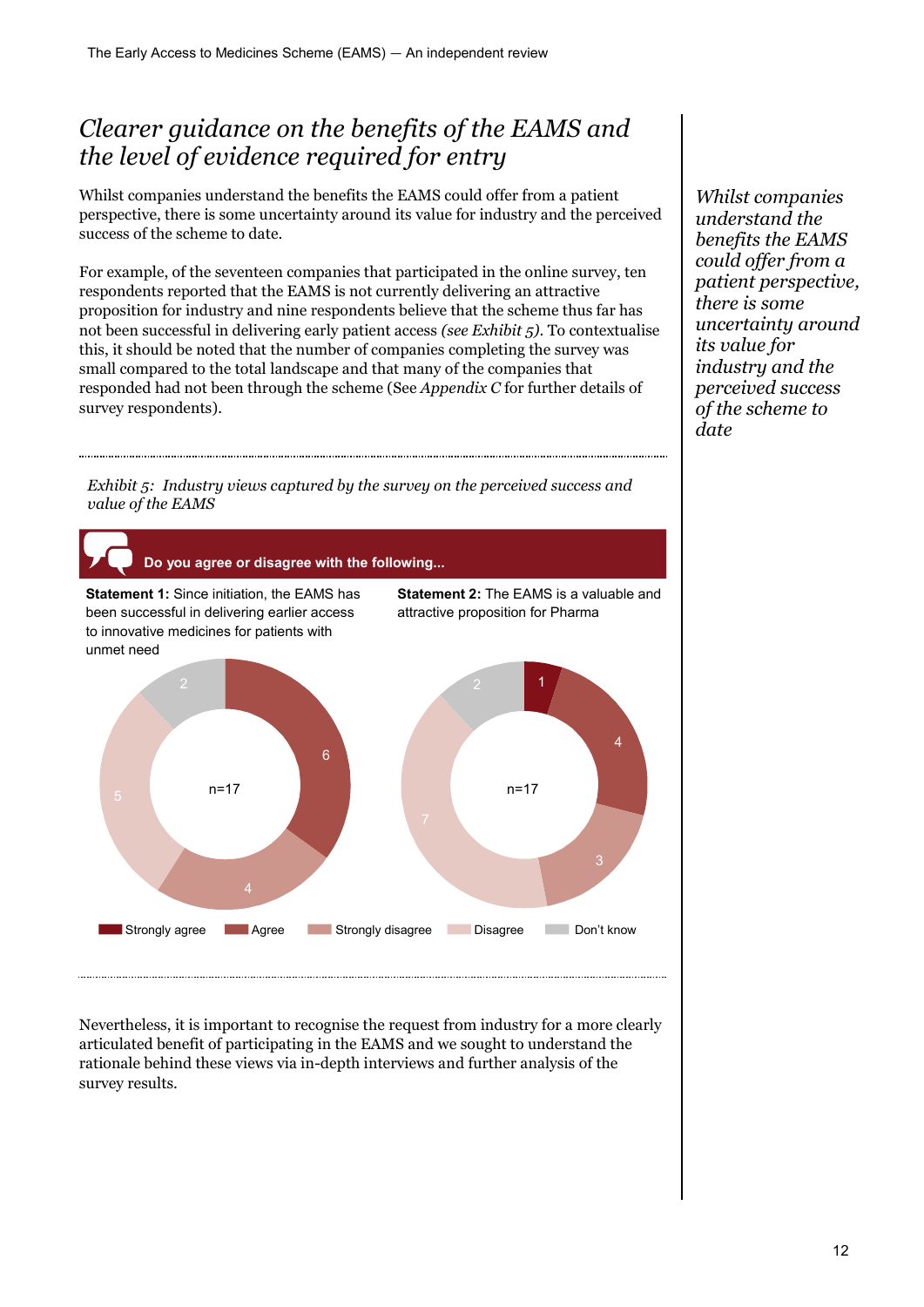Through this, we identified that the lack of clarity around the value of the EAMS are two-fold:

- First, companies are unclear of the advantage of the EAMS over existing named patient programmes and compassionate use schemes in the UK and in other markets. As such, these companies often did not feel equipped to provide a robust business case to advocate the scheme within their organisation, particularly where a UK affiliate puts forward a case to the global headquarters which may reside outside the UK
- Second, despite general perception that there is good support offered by the MHRA during the EAMS application process, companies remain unclear at what stage of development they can enter the scheme and the level of evidence required for entry. There is a perception from industry that applicants require a bespoke submission package rather than being able to repurpose existing submission packages

*"I would like to put one of our products through the EAMS but, in order to do so, I would have to make a very strong business case to my US headquarters to outline why the benefits outweigh the risks"*

UK affiliate, Large Pharma

*"I am not clear what the EAMS brings – we already provide patient access pre-MA via clinical trials and compassionate use schemes"*

Biotech

*"Enhanced stakeholder communications with formalised engagement structures are needed to form a more streamlined process. If all stakeholders can work together to make this happen, then I believe that access to important new treatments in the UK will increase."*

Large Pharma

## *A supportive environment for real world data generation*

To date, the patient access periods for EAMS-approved products have been short and there has been limited opportunity to collect real world data (RWD).

Companies with EAMS-approved products have told us that the data collected thus far has primarily been used to comply with pharmacovigilance requirements and to track the number of patients receiving treatment.

Although the RWD infrastructure exists or is developing for certain conditions, e.g. the SACT dataset for cancer, the amount of data currently captured is limited. For example, quality of life and patient reported outcome measures are not currently captured into the database. Also, for the most part, capture is usually by manual entry in addition to what is available in the electronic medical record.

*Although the RWD infrastructure exists or is developing for certain conditions, e.g. the SACT dataset for cancer, the amount of data currently captured is limited*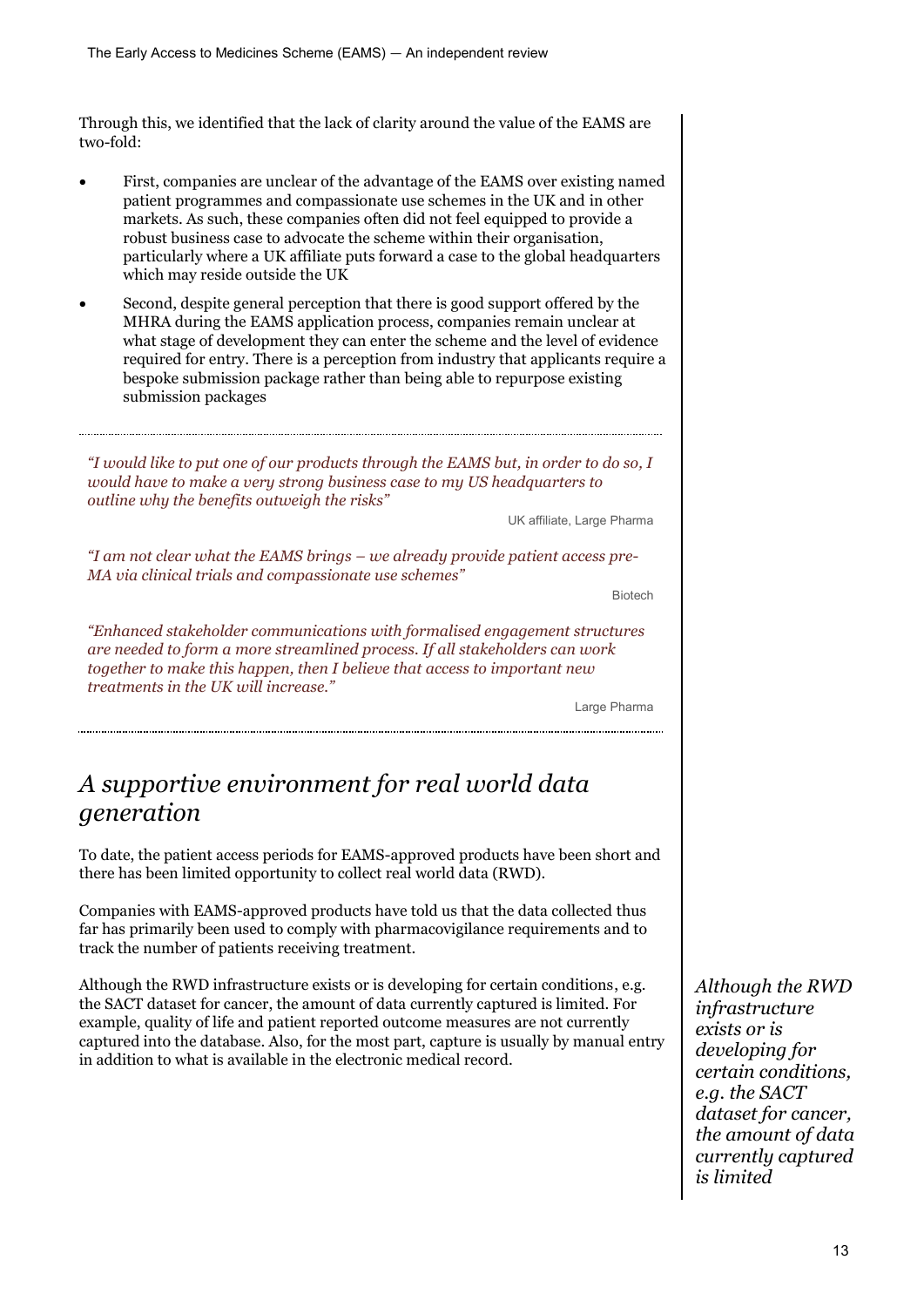However, both industry and the NHS recognise the potential value of collecting detailed RWD and analysing this data to generate insights to support commissioning and funding discussions. Further, industry have also commented that they would contribute to creating robust databases coordinated by the NHS to which they could have access.

*"We are collecting outcomes data to support ongoing commissioning as part of the Commissioning through Evaluation scheme. I see no reason why we can't consider doing something similar for medicines"*

NHS England

## *Provision of a funding mechanism*

At the stage of patient access, the EAMS does not offer funding to manufacturers premarketing authorisation (pre-MA) and companies are expected to supply the product free of charge.

Whilst some companies have not considered this to be a significant barrier, others perceive the lack of funding to be a major barrier to entry. These selected companies have raised concerns about the impact of making products available as part of the EAMS given the high production cost some drugs, e.g. biologics, and the lack of guidance on an exit plan should the drug not receive a HTA recommendation.

Funding was considered as part of initial discussions about the EAMS and this was referenced in the Department of Business, Innovation and Skills' UK Life Sciences Strategy report (published in 2011). The government clarified this issue in its response to the public consultation (published 2014). Due to a lack of consensus around how a funding mechanism which provides value for money could be implemented without linkage to a formal cost-effectiveness assessment, it concluded that a dedicated fund would not be established as part of the EAMS.

Industry have commented since that the scheme would be more attractive if the funding gap pre-MA and pre-HTA was addressed. Any funding mechanism introduced should be carefully considered. There was consensus amongst all companies we engaged with that funding during the EAMS should not reflect the price of the product post-MA but rather should serve as a recognition of the company's commitment to early patient access. Furthermore, whilst desirable, funding was not deemed to be critical if the EAMS was able to offer rapid uptake post-MA decision and access to a robust infrastructure to collect real world data that they could apply to other markets.

*Any funding mechanism introduced should be carefully considered. There was consensus amongst all companies we engaged with that funding during the EAMS should not reflect the price of the product post-MA but rather should serve as a recognition of the company's commitment to early patient access*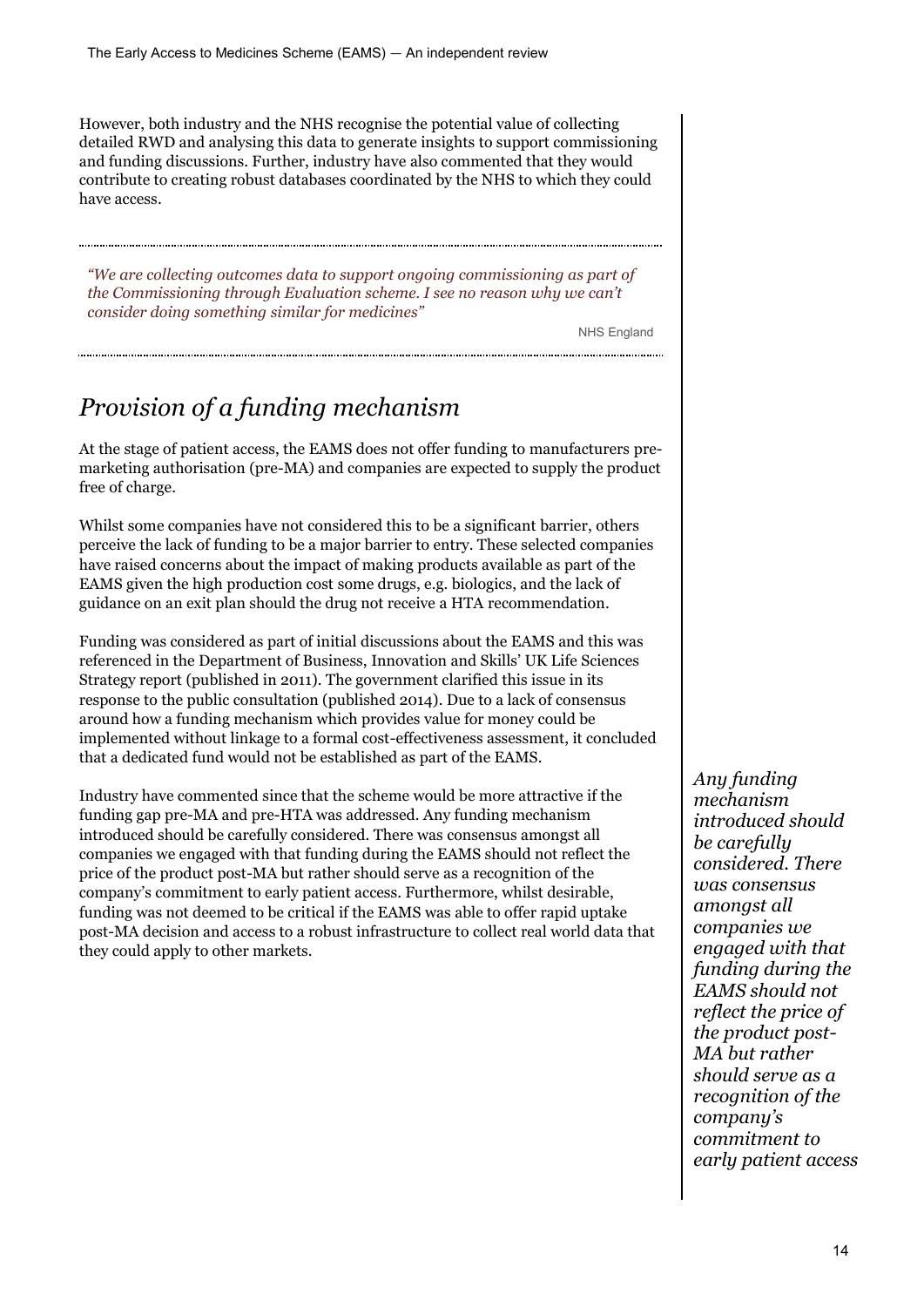In France, via its Authorisation Temporaire d'Utilization (ATU) scheme, funding is offered for early access pre-MA. Considered by many in industry to be one of the best examples of a scheme with similar aims to the EAMS, the ATU has been in place for 21 years. It is useful to explore the experiences within the ATU, including the advantages and disadvantages of funding pre-MA and its applicability to the UK market (*see next page for further details)*.

*"Small and medium sized companies will simply struggle to cover the cost of supplying some of their drugs during the EAMS period"*

Trade Association

*"I don't see a guarantee that participation will lead to earlier or faster product uptake post-MA…and unlike large companies we simply cannot afford to take the financial risk"*

Biotech

*"We should explore the ways industry and the NHS can share costs of the EAMS scheme"*

Large Pharma

*It is useful to explore the experiences within the ATU, including the advantages and disadvantages of funding pre-MA and its applicability to the UK market*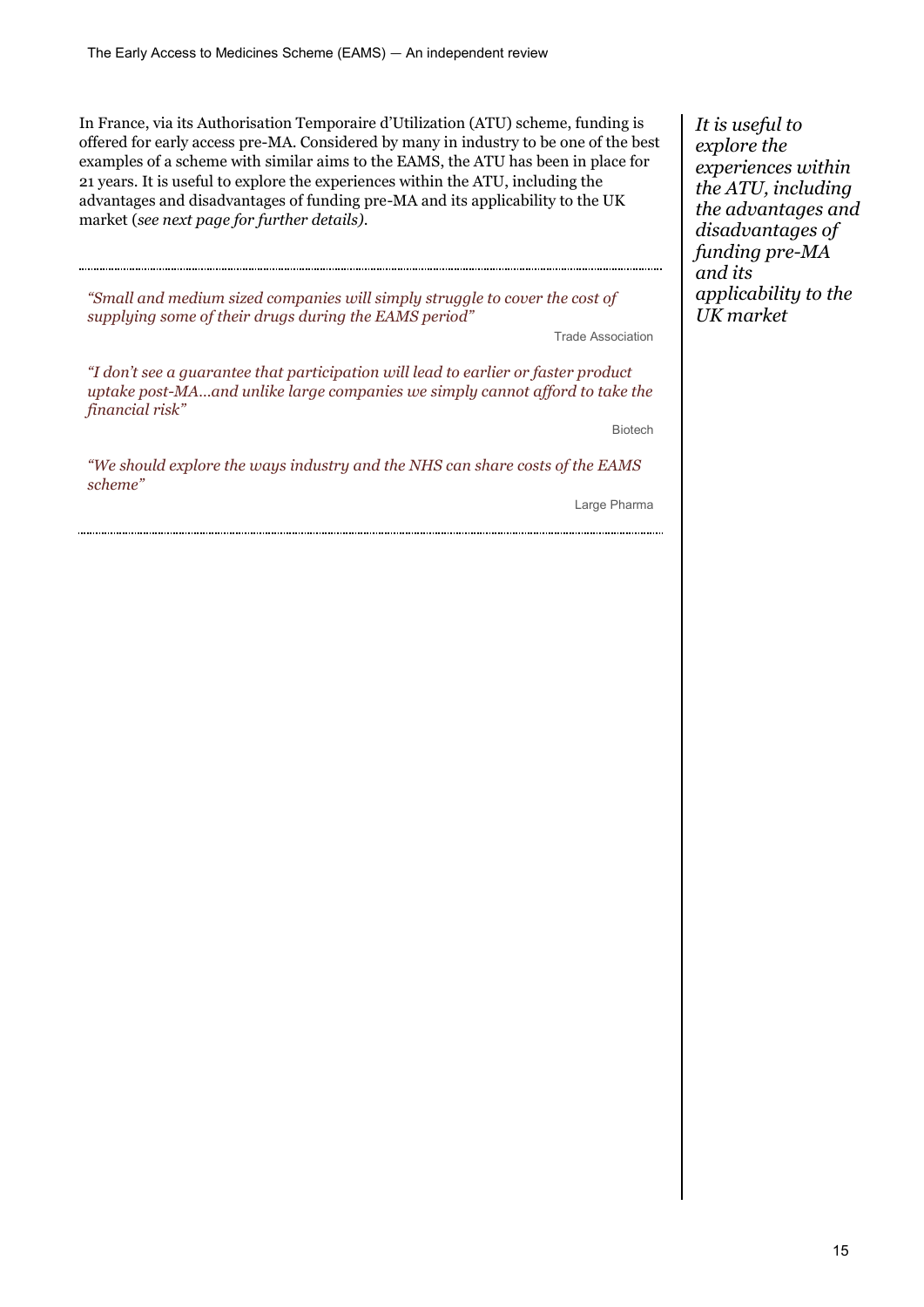## *Learning from the ATU in France*

The ATU scheme (Authorisation Temporaire d'Utilization) in France makes medicines available to patients with high unmet need, typically 10 to 12 months pre-MA.

ATU is approved and controlled by the French ANSM (Agence Nationale de Sécurité du Médicament et des produits de santé).

ATU approval requires the manufacturer to submit data from clinical trials on efficacy and safety, information on the patient or the patient group to which the treatment will be provided, and justification for the treatment's use.

- **Offered pre-MA** for products treating rare or serious diseases with no effective alternative in France
- **Funded** with the price set by CEPS (Comité Economique des Produits de Santé) and the opportunity for clawback if the reimbursement exceeds a fixed ceiling
- **Available for a limited period of time,**  typically no longer than 7 months after EMA approval
- **Two types** of ATU: Named Patient and Cohort, see below. •



*Key features*

- Patients with unmet need receive earlier access to new medicines
- Government has the opportunity to request a rebate from the manufacturer if the price post-MA is lower than the ATU price

#### *Benefits of the ATU Benefits of the ATU*

- Government needs to allocate a greater budget for transformative medicines to make the product available pre-MA
- The requirement for the company to set an early price benchmark for funding is difficult when value data on the drug is still being collected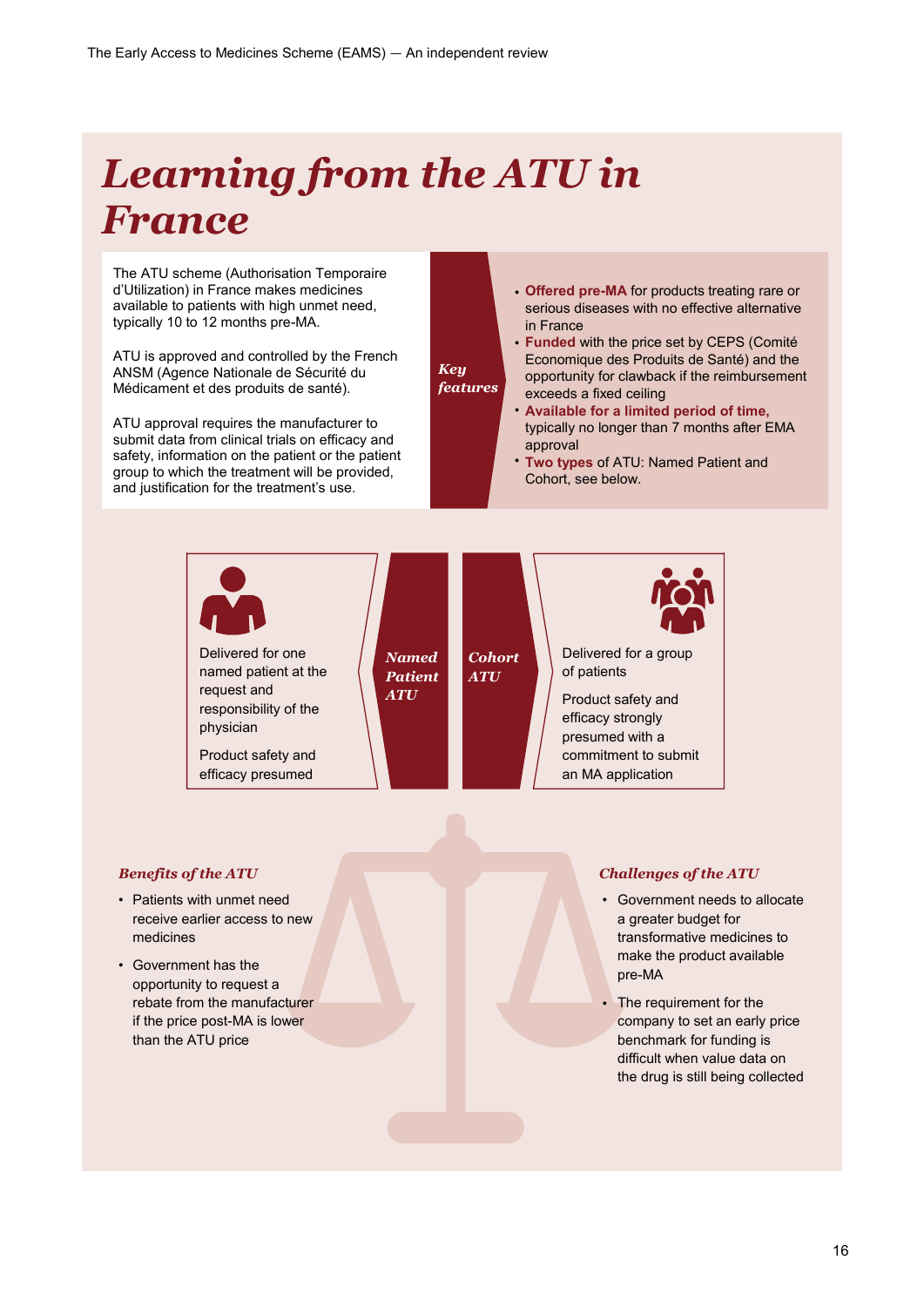## *Transition from EAMS patient access pre-MA to product uptake post-MA*

The main concern for industry about the EAMS was the rate of uptake post-MA following the EAMS patient access period.

There is strong appetite for a smoother transition process from product uptake preand post- MA and industry has noted four areas as opportunities for improvement:

- Transition from managed access during the EAMS period to expanded access post-MA but pre-HTA decision
- Speed of HTA decision post-MA
- Application of the exit strategy post-MA and post-HTA for EAMS patients
- Speed of NHS uptake post-HTA decision

*"There is currently a gap whereby access stops after marketing authorisation. We need a mechanism to sustain patient access"*

Trade Association

*"The main reason we've not considered the EAMS for our products to date is because we are concerned about how the early access period transitions to product uptake post-MA and post-HTA decision"*

Large Pharma

*"I like the idea of EAMS but I'm concerned whether the product will receive a positive HTA recommendation. As a result, I have limited prescription of these drugs to the most unwell cohort of patients."*

Clinician 

*The main concern for industry about the EAMS was the rate of uptake post-MA following the EAMS patient access period*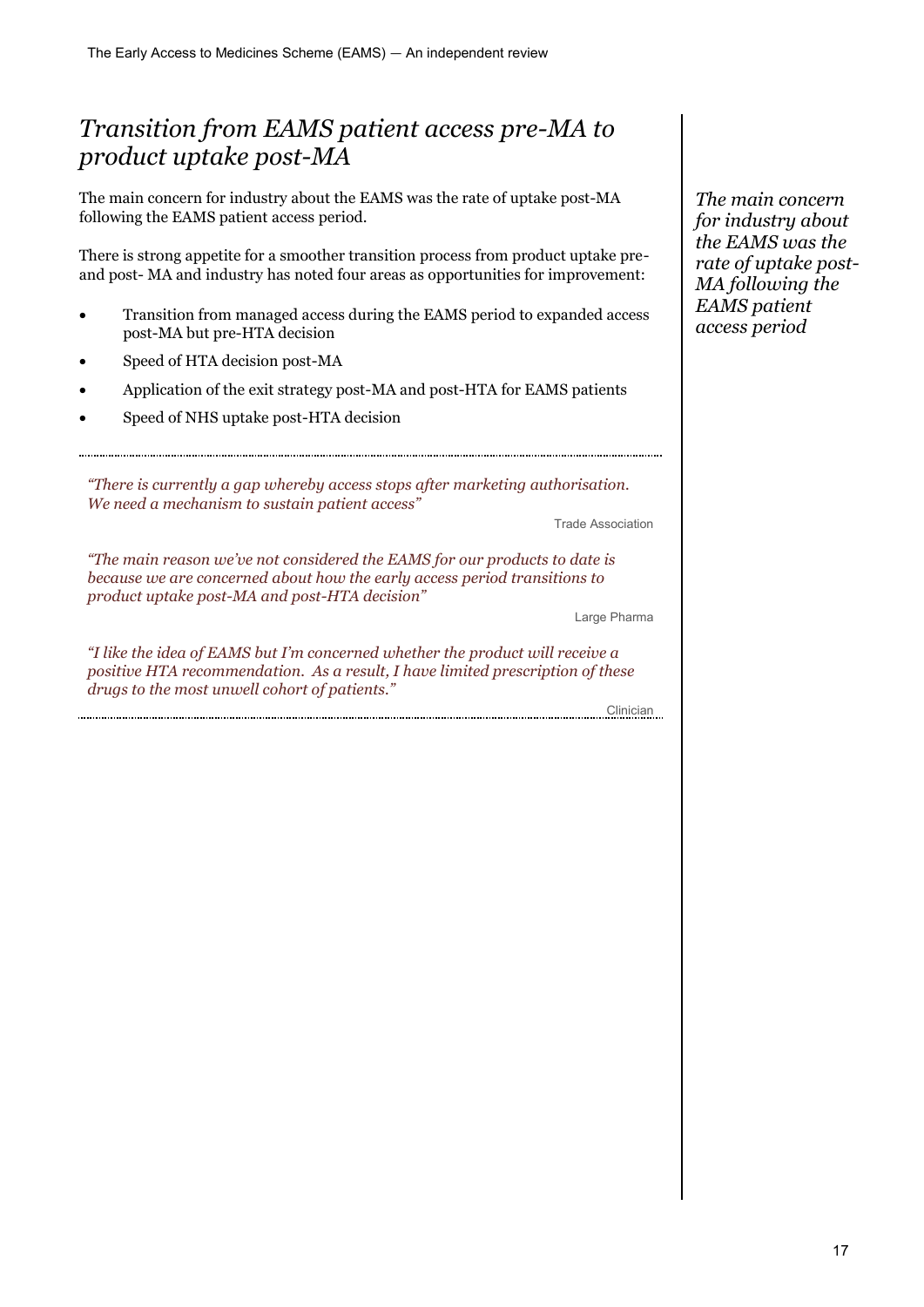## <span id="page-18-0"></span>*Our recommendations*

Based on our interviews and survey, industry felt that the greatest opportunity to improve the scheme was in achieving seamless uptake across the NHS following EAMS patient access. We recognise that solutions to address this will take some time to implement and have therefore also identified quicker wins that industry felt would deliver some more immediate benefits.

In the long term, we envisage that the EAMS will fit into the accelerated access pathways being developed as part of the Accelerated Access Review.

## *Short term recommendations*

### **1. Provide updated guidance on the benefits and entry requirements of EAMS**

Building on the procedural documentation currently available on the EAMS webpage, further clarification to summarise the entry requirements at each stage of the application process could be posted to ensure common misunderstandings are accurately addressed. This information could be published on a dedicated website which also includes the principles, operational guidance, and schematic of the EAMS.

In order to provide companies with a greater understanding of the value of the EAMS, there are several opportunities:

- Sharing the feedback from companies who have been successful in the EAMS process via case studies
- Statements from senior government stakeholders and arm's length bodies (MHRA, NICE, NHS and the devolved administrations) on their commitment to the scheme and the role they will play towards its success
- Highlighting the value of the commitment of the different stakeholders to the process pre- and post-MA

#### **2. Provide easier industry access to MHRA, NICE, NHS and the devolved administrations**

Industry has commented that one of the valued components of the EAMS is access to government and arm's length bodies. However, how they wanted to access these stakeholders differed.

As such, we recommend that companies are made better aware of the ways they could interact with the MHRA, NICE, NHS and the devolved administrations so that they are able to gain easier access to these stakeholders. These interactions could include:

- Upfront discussion with all the relevant stakeholders including the devolved administrations. This will aid a common understanding of the UK's evidence needs so that it can feed into their global development plan
- Advice throughout the process on study design and data collection to support patient access in the UK. This is likely to be particularly valuable for SMEs and biotech who may have limited experience of navigating the UK regulatory, HTA and local payer environment

*Based on our interviews and survey, industry felt that the greatest opportunity to improve the scheme was in achieving seamless uptake across the NHS following EAMS patient access*

*We recommend that companies are made better aware of the ways they could interact with the MHRA, NICE, NHS and the devolved administrations*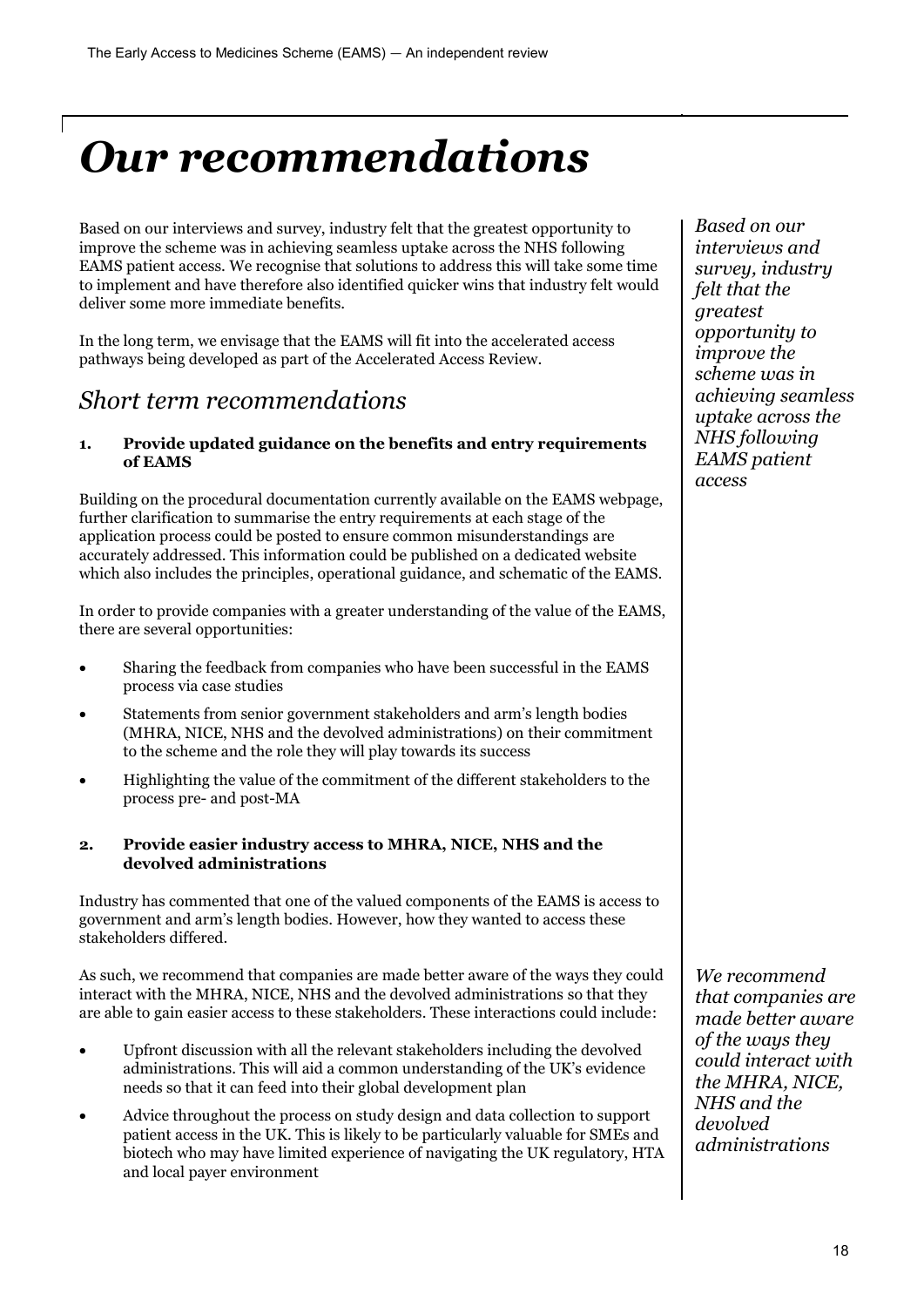Ad-hoc, via a directory of contacts who can be leveraged to support a successful EAMS process

In addition, we recommend that companies are encouraged to share the preliminary Scientific Opinion with local NHS stakeholders whether for specialised commissioning or CCG commissioned products so that the manufacturer and NHS can prepare for managed access.

### **3. Track patient access of approved products during the EAMS period**

In order to better articulate the value of the EAMS, it is key to be able to track the level of patient access achieved during the EAMS period. Data could be collected by the company on a regular basis and reported back to the OLS on a national level for publication.

This can help to (a) incentivise uptake across the NHS and (b) demonstrate the UK's commitment to early access via the EAMS when the data is then shared at an aggregate level nationally.

The data could also be used by UK affiliates to demonstrate the value of the EAMS to their headquarters and likewise for CCGs and Trusts to assess their uptake of innovative products.

## *Medium term recommendations*

### **1. Earlier HTA of EAMS-approved products**

Earlier HTA by NICE will help to shorten the patient access gap which currently exists between MA and adoption in the NHS.

To deliver this, NICE have committed to start the HTA process in parallel with the MA review, which will allow draft guidance to be issued on the day the European Commission ratifies the MA. It also means that if the recommendation was positive, NICE's Final Appraisal Determination (FAD) could be issued within 6 weeks of this date if there was no appeal.

Achieving earlier HTA approval will require both the company and the HTA body to engage in earlier discussions. This is already occurring in some instances. For example, MSD was able to receive NICE draft guidance for its product pembrolizumab (Keytruda) within 5 weeks of its EU MA commission decision.

We recommend that the HTA bodies and companies continue to consider how they can accelerate the review of EAMS-approved products.

#### **2. Rapid NHS uptake following a positive HTA to provide smooth transition to nationwide access**

In England, for EAMS-approved products that undergo specialised commissioning, there is a commitment from the NHS to make funding for the product available within 30 days of NICE's final guidance. This allows patients to receive access to treatment up to 2-3 months earlier than other products which typically have a 90 day implementation mandate.

Building on this commitment, there are several other potential opportunities to close the patient access gap between MA and NHS uptake:

*Achieving earlier HTA approval will require both the company and the HTA body to engage in earlier discussions. This is already occurring in some instances*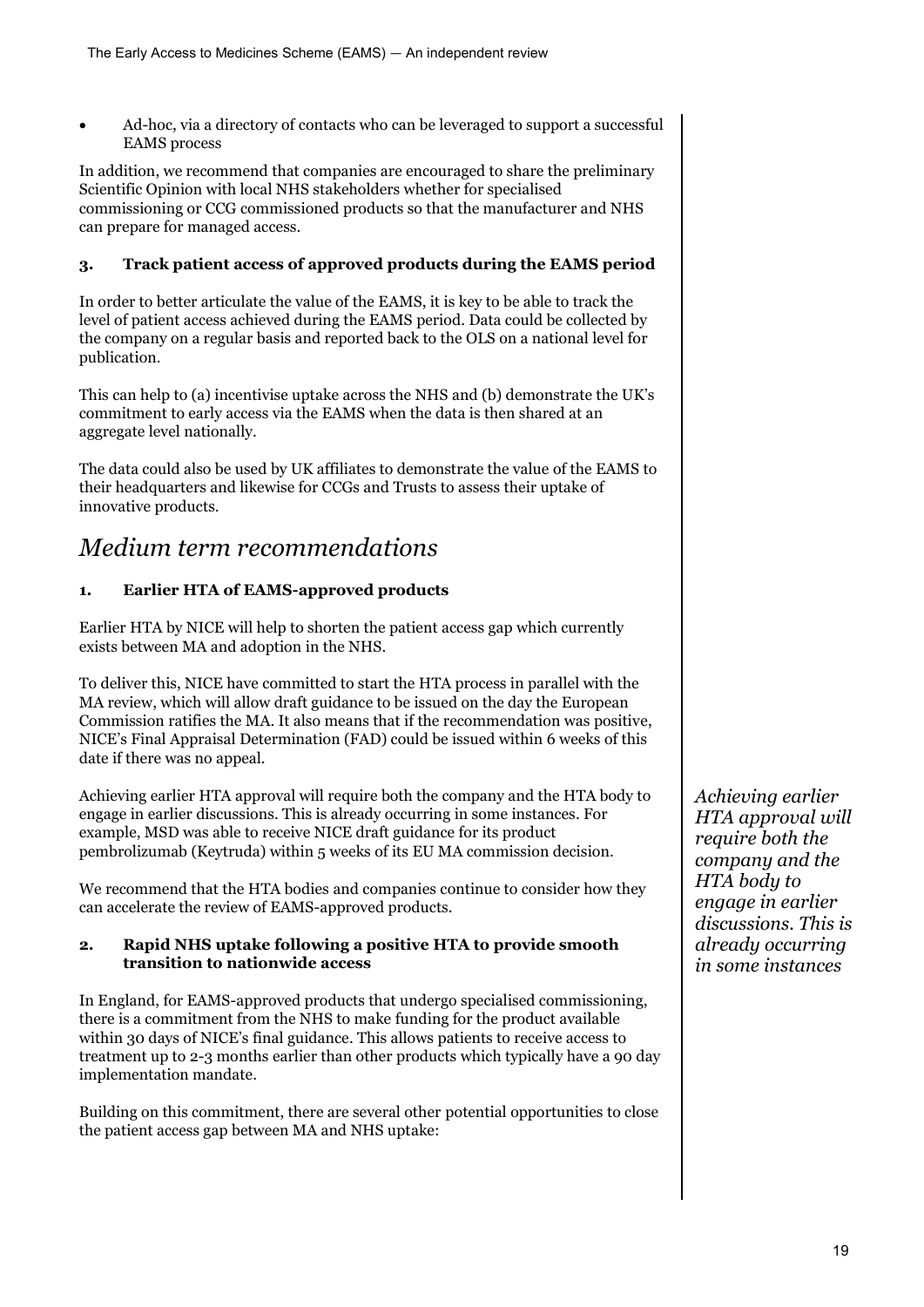- Providing interim funding for EAMS-approved products pre-HTA decision where data collected during the EAMS patient access period show positive outcomes. The company could set the price at the proposed price for HTA and, depending on the outcome of the HTA, would credit or debit the NHS post-HTA. This would be similar to the approach that is taken in Germany where free pricing is permitted until the HTA is completed
- Commissioning of EAMS-approved products following the publication of a positive draft HTA guidance rather than at the stage of final positive guidance
- Supporting faster uptake of all EAMS-approved products (specialised and CCG commissioned) across England and the devolved nations

Realising the benefit of these opportunities will require early dialogue between the manufacturer, MHRA, NICE, and the devolved administrations around a product's suitability for use during the EAMS period and also subsequently post-MA.

### **3. Offer funding via application**

For the group of companies where the lack of funding pre-MA would preclude them from entering the scheme, we recommend the government considers whether funding could be made available. One potential approach could be:

- Enabling companies to apply for a fixed rate of funding per patient per pack
- For products with high manufacturing and distribution costs, the company could submit additional data as part of their application to request a higher level of payment, up to a fixed ceiling. We recognise that this may be difficult to implement and additional effort would be required to assess the information submitted and grant the funding
- A cap could also be introduced to limit how long the funding could be claimed for, should the MA take longer than a set time period

Companies should identify early on whether they intend to apply for this funding so that (a) patient access post-SO is not delayed and (b) the NHS could budget accordingly.

## *Long term recommendations*

To support the drive towards adaptive licensing, we suggest that the EAMS provide companies with the relevant infrastructure to collect real world data. Consideration should be given to how this could be positioned within the UK's Accelerated Access Review.

### **1. Use existing databases to collect RWD**

Whilst it is recognised that the EAMS patient access period would typically be less than a year, there is nevertheless an opportunity for companies to generate RWD to support funding and commissioning decisions.

The company should work in partnership with the NHS, MHRA and HTA bodies to realise the potential benefits of RWD. This builds on the existing experience of the NHS and NICE in facilitating RWD collection as part of the Commissioning through Evaluation scheme.

Key activities will include:

 Identifying what data is required from a UK perspective and how this could feed in to the overall global development plan

*Realising the benefit of these opportunities will require early dialogue between the manufacturer, MHRA, NICE, and the devolved administrations around a product's suitability for use during the EAMS period and also subsequently post-MA*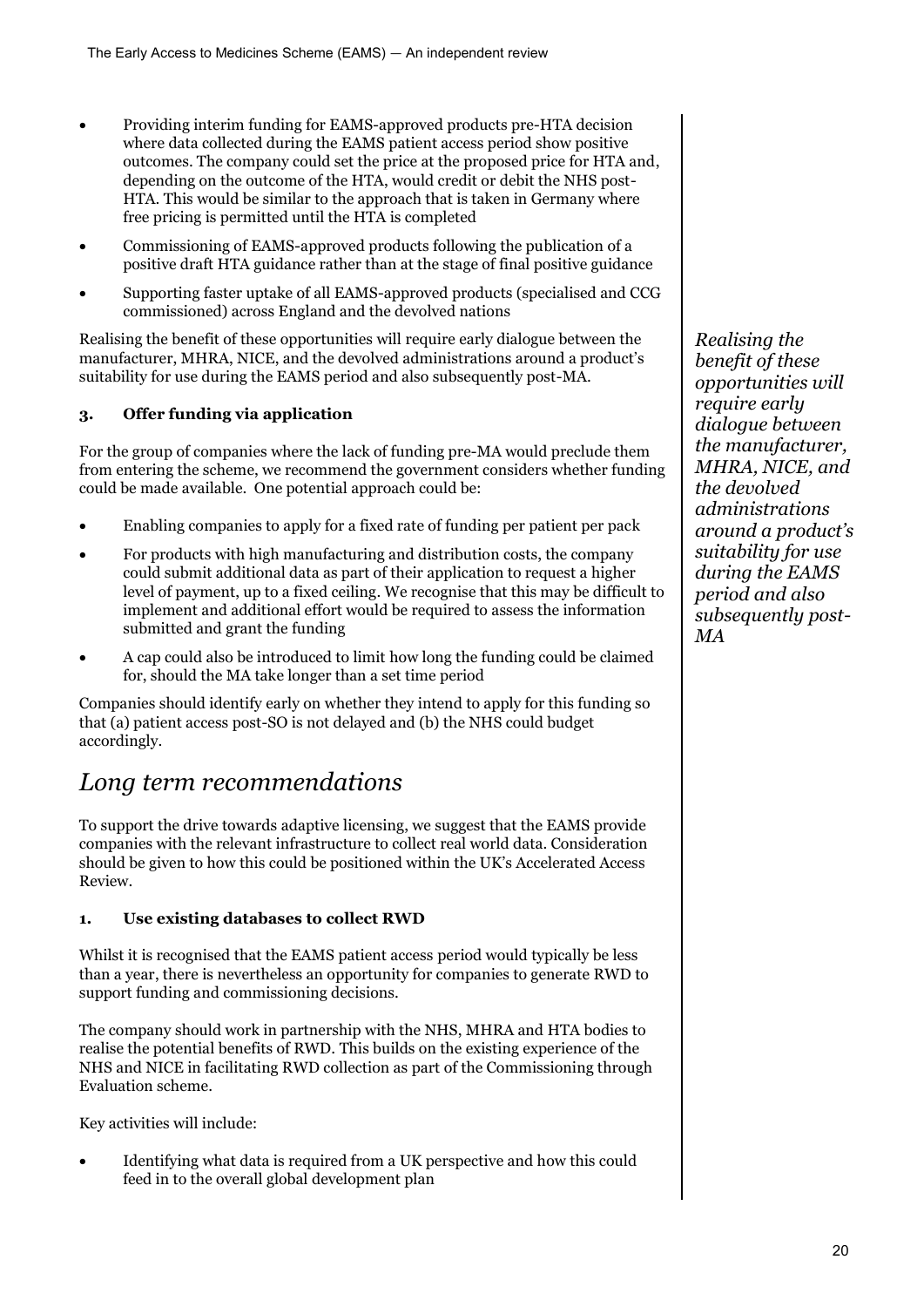Defining what infrastructure changes should be made to facilitate the collection of RWD during the EAMS patient access period and post-MA

This will not be easy to implement and there are some key questions that still need to be resolved as part of the Accelerated Access Review as well as wider government initiatives.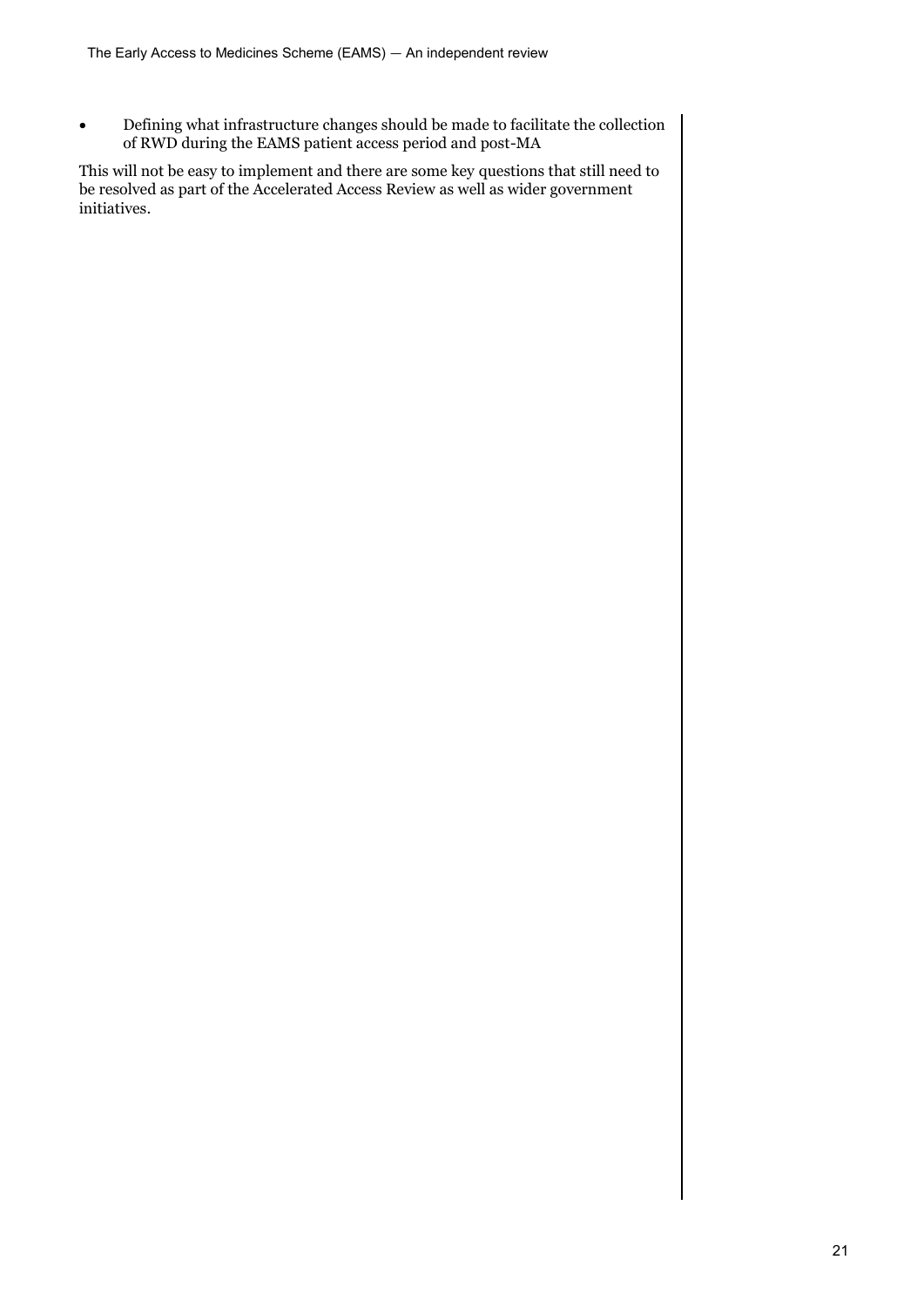# <span id="page-22-0"></span>*Conclusion*

The EAMS is an important mechanism in securing early patient access to innovative medicines in areas of clear unmet medical need and with some changes could become an even more effective means to accelerate adoption of these products across the NHS.

Building on the strengths of the existing scheme, we believe that implementation of our short- and medium-term recommendations will help deliver an improved EAMS process.

The key features of our vision for a future EAMS process include:

- A clear articulation of the benefits of EAMS and the level of evidence required for entry
- Consideration of funding pre-MA to support companies with cost of supply to the NHS
- A robust mechanism to support real world data generation during the EAMS patient access period and beyond
- A flexible, transparent and smooth process that delivers rapid patient access pre-MA
- A seamless and smooth transition to NHS adoption post-MA

#### *Exhibit 6: Our vision for a future EAMS process*

PIM



Note: <sup>1</sup>PIM and SO application lengths can vary

Milestone

*strengths of the existing scheme, we believe that implementation of our short- and medium-term recommendations will help deliver an improved EAMS* 

*Building on the*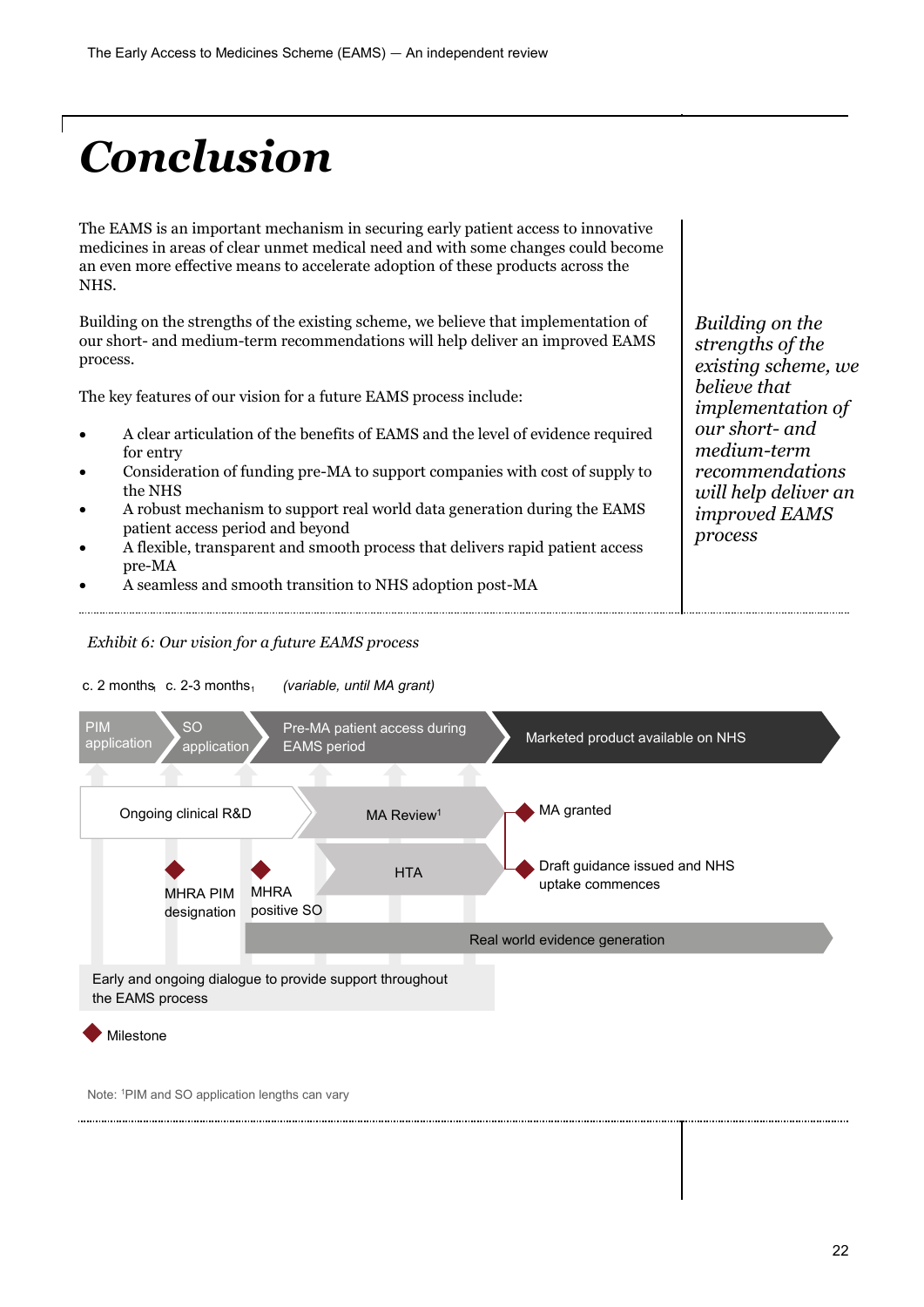Over a longer time horizon, we recommend that the EAMS aligns with the proposed accelerated access pathways being developed as part of the UK's Accelerated Access Review as well as European-level developments such as the European Medicines Agency's PRIME scheme.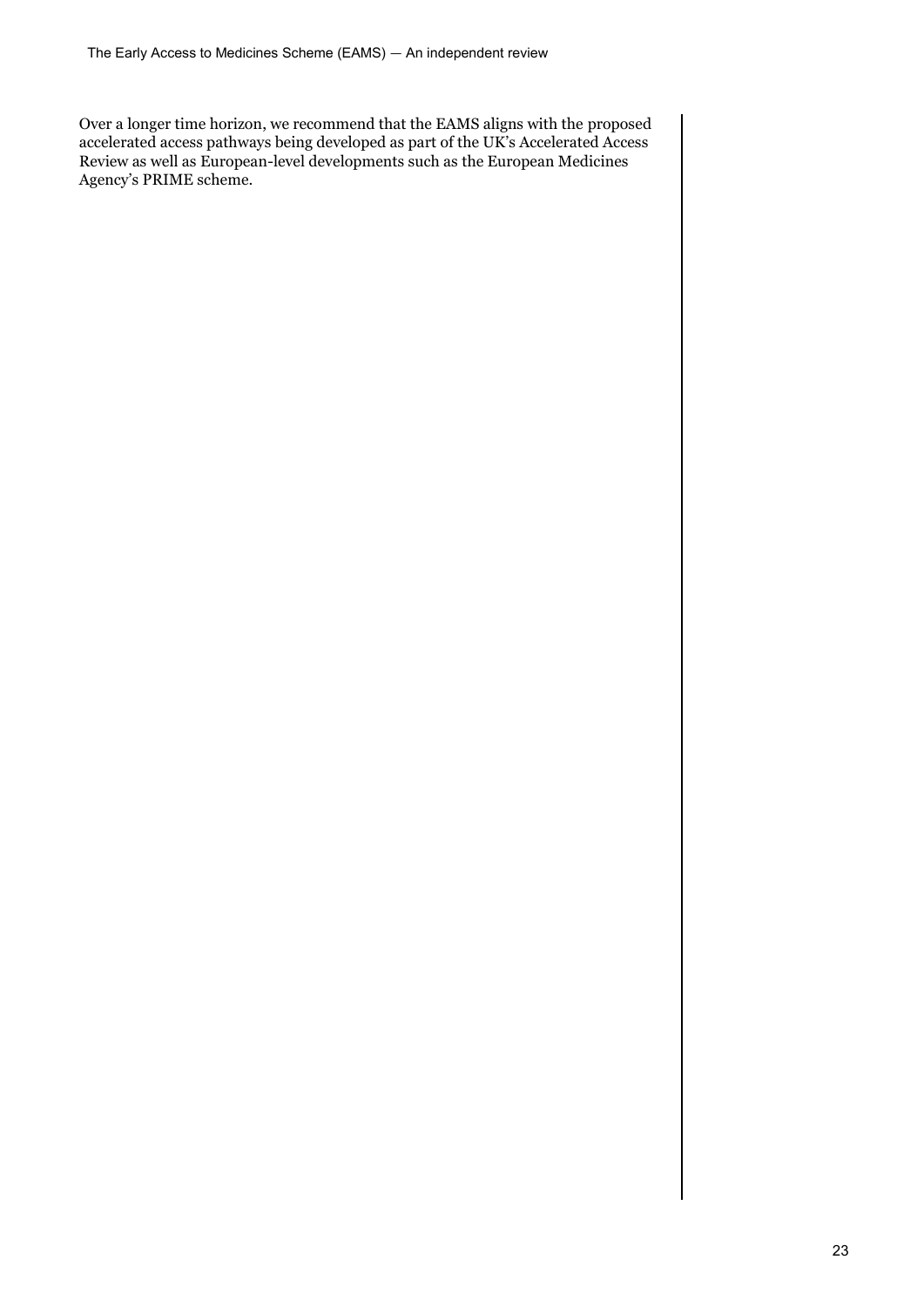## <span id="page-24-0"></span>*Appendix A: Interview and workshop stakeholders*

Insight and viewpoints of the EAMS have been gathered through a series of interviews and workshops. In total, Strategy& have held discussions with 42 different organisations.

The full list of organisations contacted can be found below:

#### **Industry**

AbbVie AstraZeneca Atlantic Healthcare Avillion Bristol-Myers Squibb Eisai Eli Lilly Gilead Sciences GlaxoSmithKline ImmunoCore Janssen-Cilag MSD Novartis Pfizer Shire

### **Trade associations**

Association of British Pharmaceutical Industry BioIndustry Association Ethical Medicines Industry Group

#### **Innovation centres**

Cell Therapy Catapult Centre for the Advancement of Sustainable Medical Innovation Precision Medicines Catapult

#### **Patient advocacy groups**

Cancer Research UK Cystic Fibrosis

Duchenne Children's Trust Myeloma UK Pumping Marvellous

### **Government and AAR team**

Department of Health National Institute for Health Research Office for Life Sciences Scottish Government Welsh Government

### **NHS organisations**

Health Innovation Network (South London AHSN) NHS England NHS Foundation Trusts NHS Northern Ireland NHS Scotland NHS Wales

### **Regulators**

Medicines and Healthcare products Regulatory Agency

### **HTA bodies**

All Wales Therapeutics and Toxicology Centre National Institute for Health and Care Excellence Scottish Medicines Consortium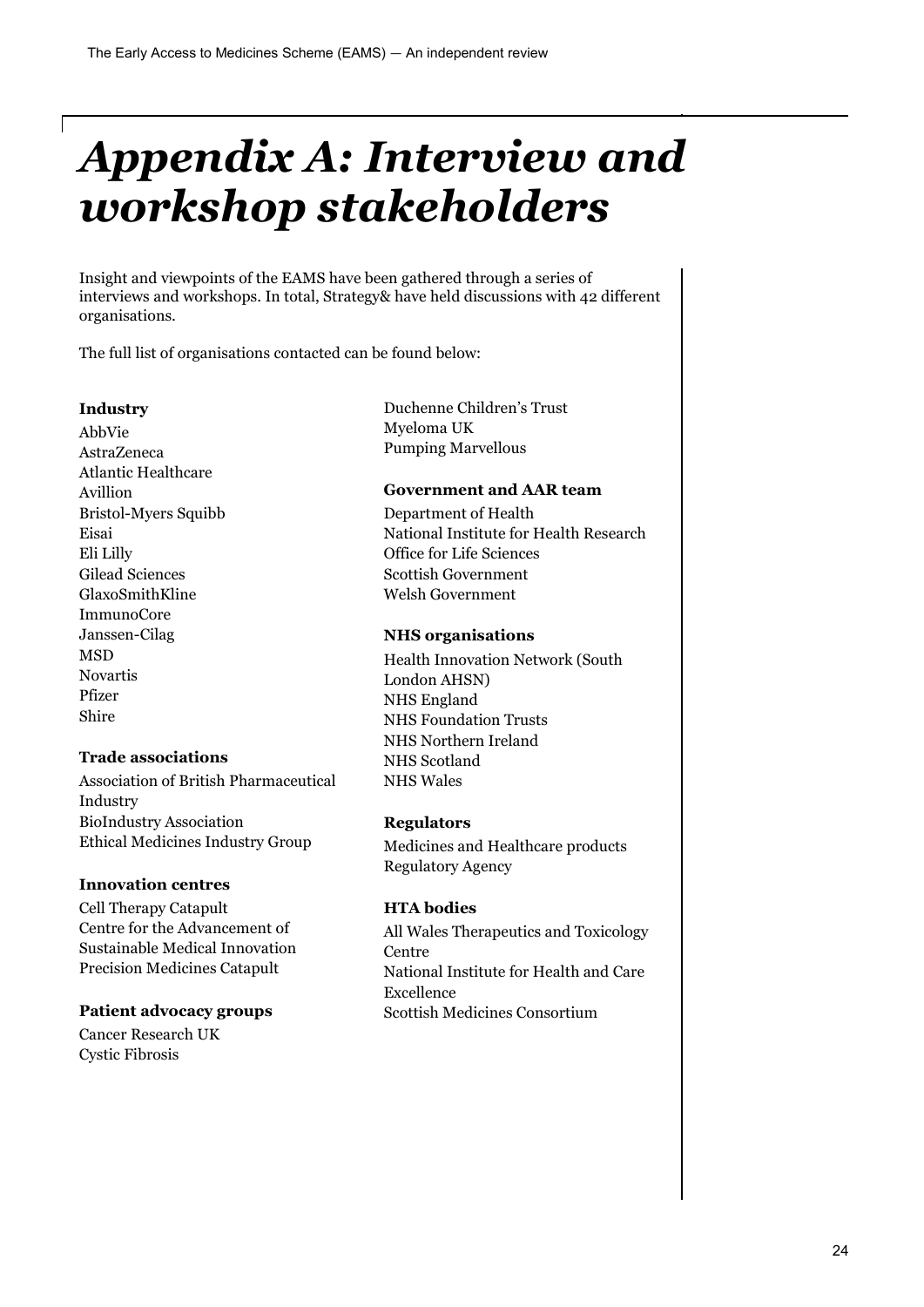## <span id="page-25-0"></span>*Appendix B: Government and industry task group members*

### **Government and arm's length bodies**

All Wales Therapeutics and Toxicology Centre Department of Health Medicines and Healthcare products Regulatory Agency National Institute for Health and Care Excellence NHS England NHS Northern Ireland NHS Scotland NHS Wales Northern Ireland, Department of Health, Social Services and Public Safety Office for Life Sciences Scottish Government, Directorate General Health and Social Care Scottish Medicines Consortium Welsh Government, Department of Health and Social Services

### **Industry**

Association of British Pharmaceutical Industry BioIndustry Association Ethical Medicines Industry Group Representative companies as invited by trade associations:

- **Abbvie**
- BMS
- Janssen-Cilag
- MSD
- Novartis
- Pfizer

### **Other**

Centre for the Advancement of Sustainable Medical Innovation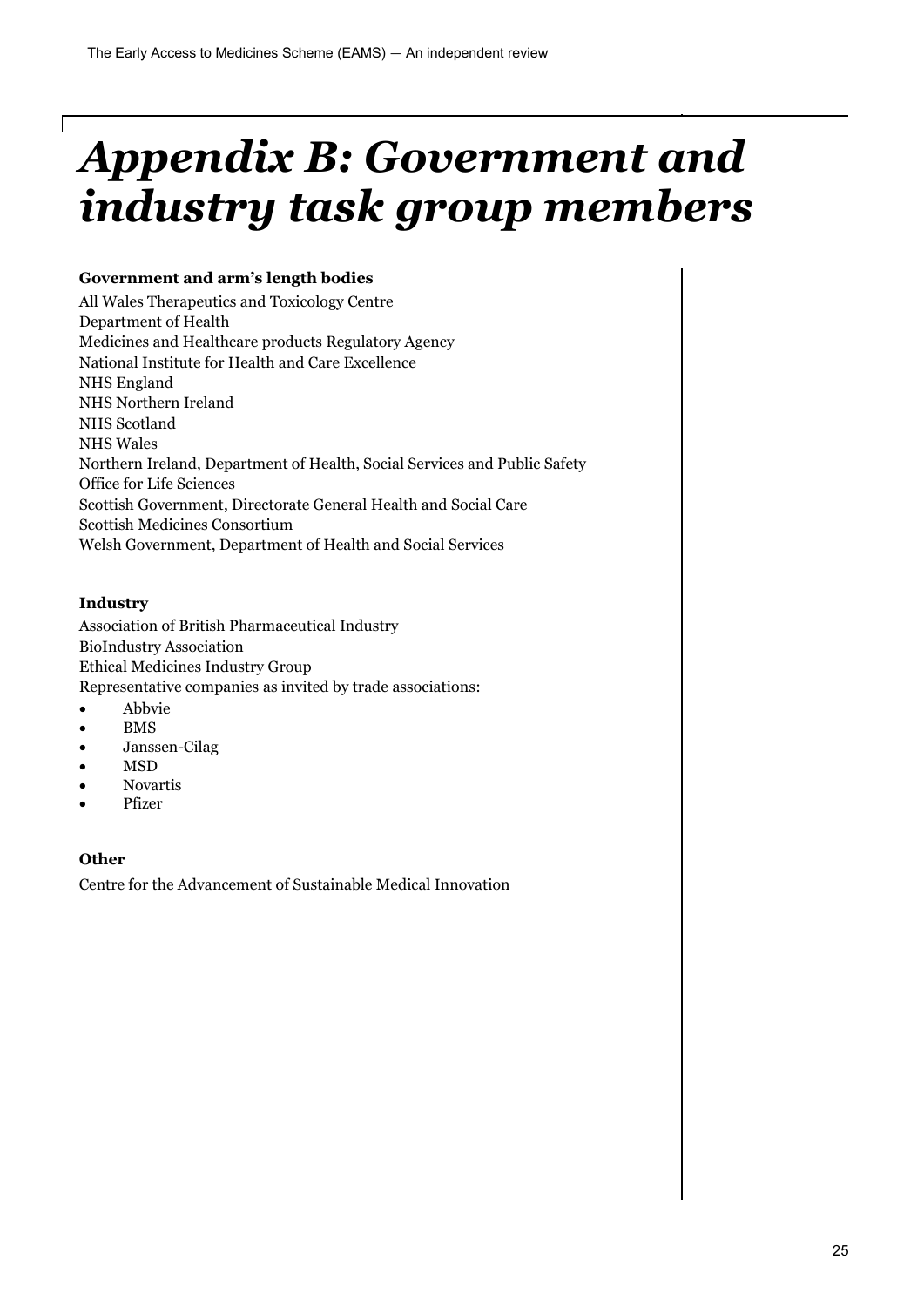## <span id="page-26-0"></span>*Appendix C: Survey respondents and selected results*

To accompany the views captured via interviews, workshops, and desktop research, Strategy& also launched a survey to engage with a broader range of stakeholders.

The survey was open from Thursday 29th October and closed on Wednesday 2nd December 2015. A total of 17 responses were received.

There were 21 questions in total and all results have been taken into consideration as part of our review. A selection of these findings are exhibited below.

*Exhibit 7: Survey respondents by organisational category*



*Exhibit 8: Survey respondents by experience of the UK's EAMS*

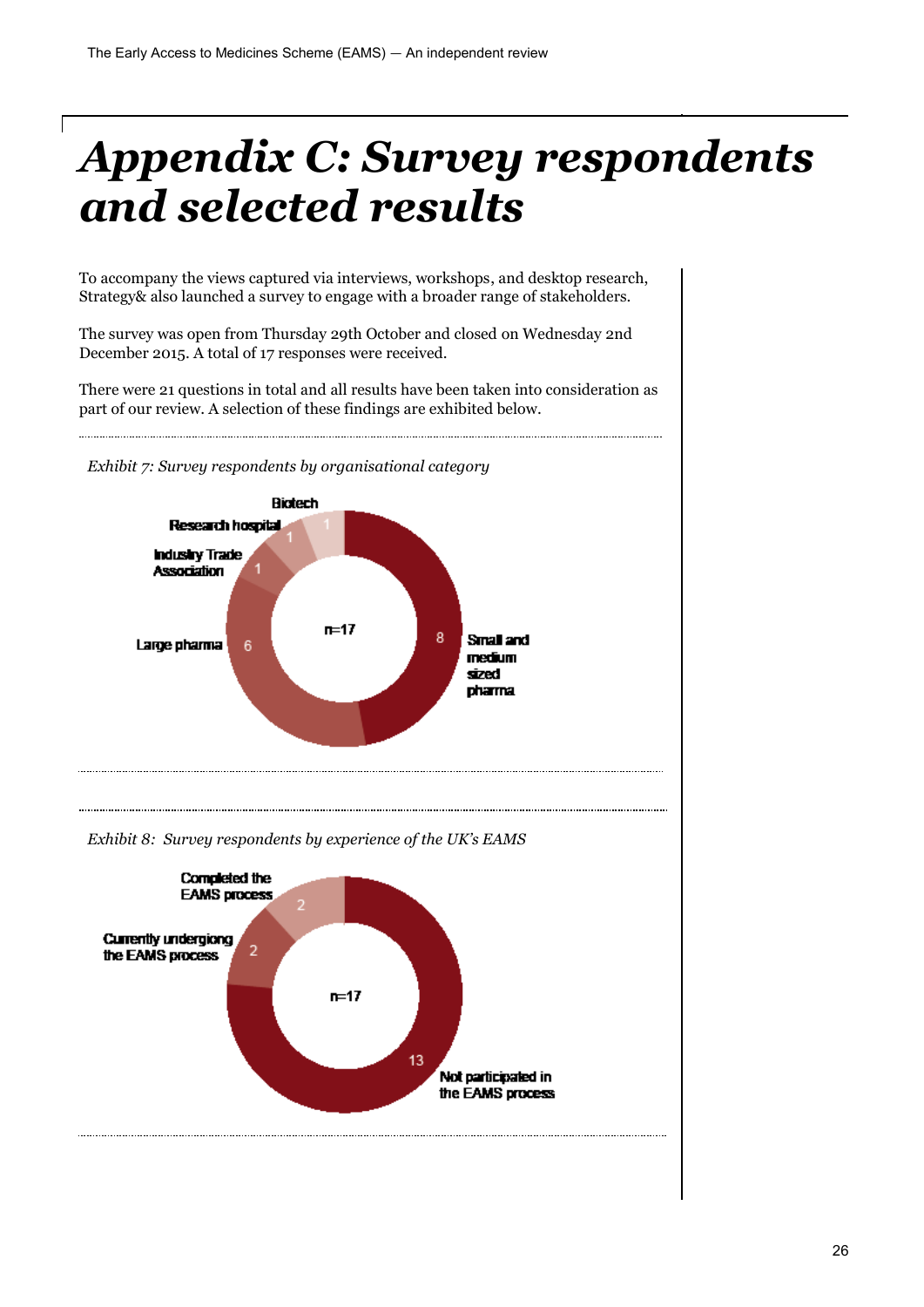#### *Exhibit 9: Survey participants scored their views on (a) how important factors are for industry when considering whether to apply for the EAMS and (b) to what extent are these factors currently delivered by the EAMS*

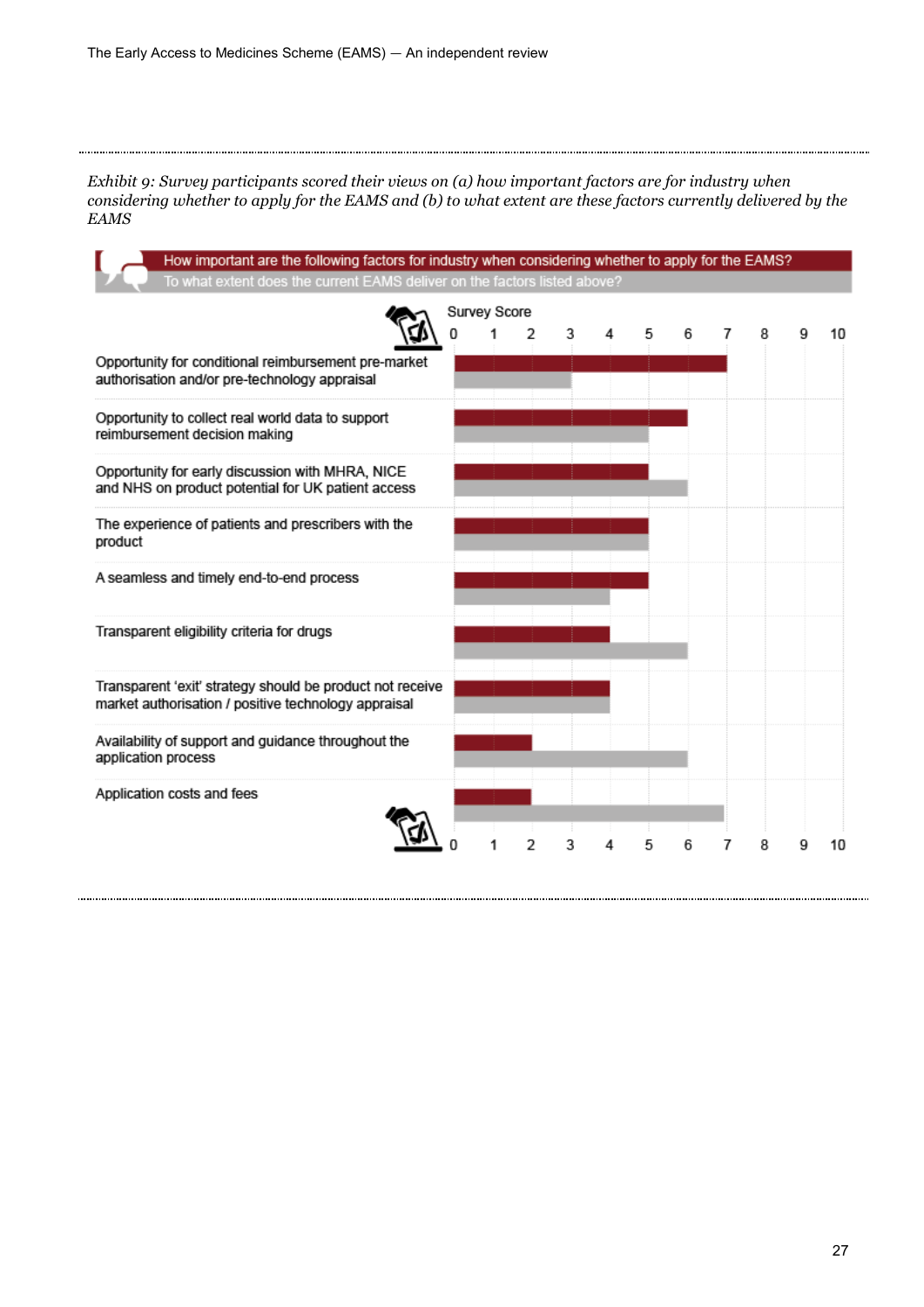## <span id="page-28-0"></span>*Glossary of terms*

| <b>Abbreviation</b> | Term                                                  |
|---------------------|-------------------------------------------------------|
| <b>ABPI</b>         | Association of the British Pharmaceutical Industry    |
| AHSN                | Academic Health Science Network                       |
| <b>AWTTC</b>        | All Wales Therapeutics and Toxicology Centre          |
| <b>BIA</b>          | <b>BioIndustry Association</b>                        |
| <b>CCG</b>          | <b>Clinical Commissioning Group</b>                   |
| <b>CPRD</b>         | <b>Clinical Practice Research Datalink</b>            |
| DH                  | Department of Health                                  |
| <b>EAMS</b>         | Early Access to Medicines Scheme                      |
| <b>EMA</b>          | <b>European Medicines Agency</b>                      |
| <b>EMIG</b>         | <b>Ethical Medicines Industry Group</b>               |
| <b>FAD</b>          | <b>Final Appraisal Determination</b>                  |
| <b>HTA</b>          | <b>Health Technology Assessment</b>                   |
| <b>MA</b>           | <b>Marketing Authorisation</b>                        |
| <b>MHRA</b>         | Medicines and Healthcare products Regulatory Agency   |
| <b>NHS</b>          | <b>National Health Service</b>                        |
| <b>NICE</b>         | The National Institute for Health and Care Excellence |
| <b>NIHR</b>         | National Institute for Health Research                |
| <b>OLS</b>          | Office for Life Sciences                              |
| PIM                 | <b>Promising Innovative Medicine</b>                  |
| <b>PRIME</b>        | <b>Priority Medicines</b>                             |
| <b>RWD</b>          | Real World Data                                       |
| <b>RWE</b>          | <b>Real World Evidence</b>                            |
| <b>SACT</b>         | <b>Systemic Anti-Cancer Therapy Dataset</b>           |
| <b>SMC</b>          | <b>Scottish Medicines Consortium</b>                  |
| <b>SME</b>          | Small and Medium Sized Enterprises                    |
| SO                  | Scientific Opinion                                    |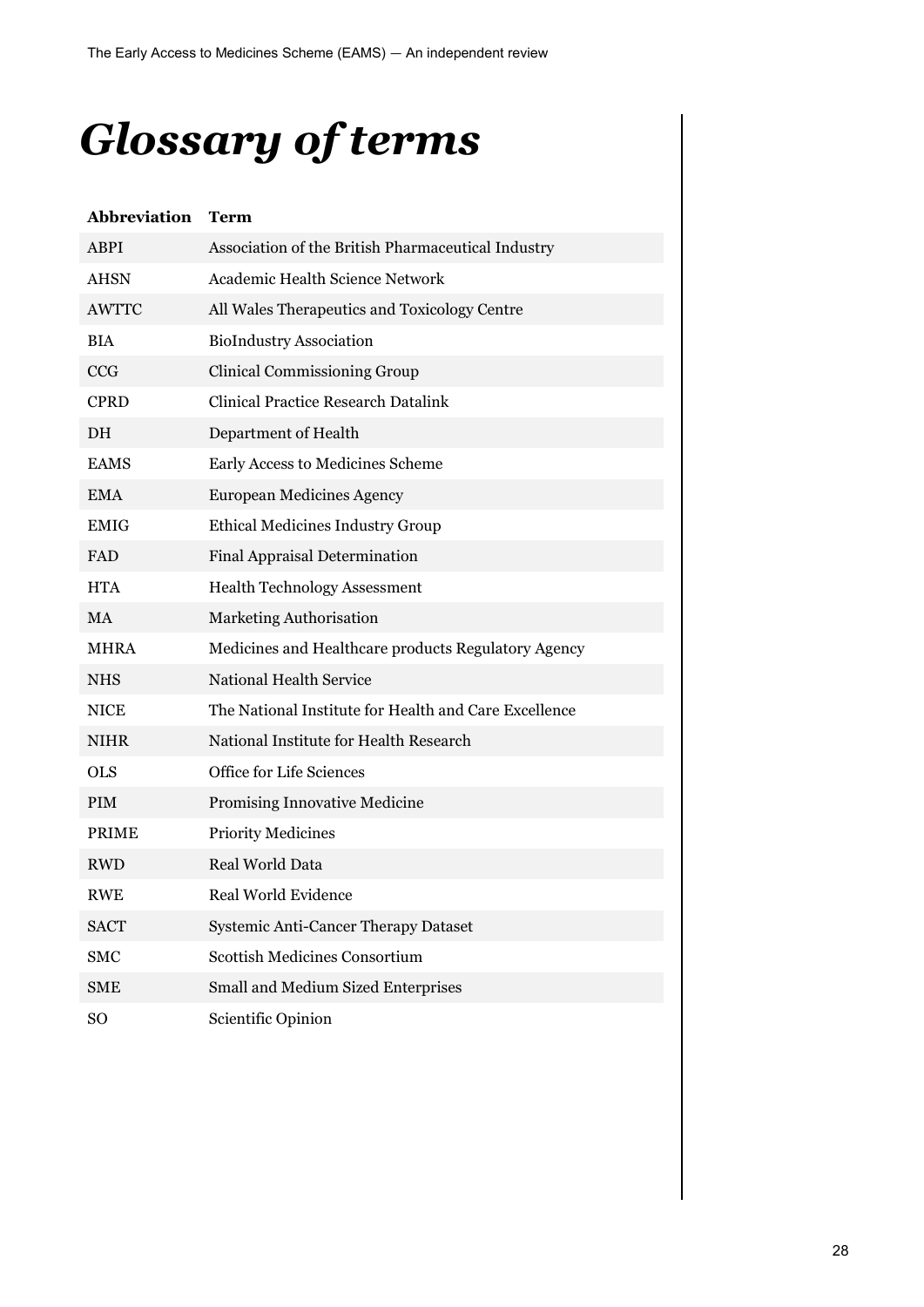*This publication has been prepared for general guidance on matters of interest only, and does not constitute professional advice. You should not act upon the information contained in this publication without obtaining specific professional advice. No representation or warranty (express or implied) is given as to the accuracy or completeness of the information contained in this publication, and, to the extent permitted by law, PwC does not accept or assume any liability, responsibility or duty of care for any consequences of you or anyone else acting, or refraining to act, in reliance on the information contained in this publication or for any decision based on it.*